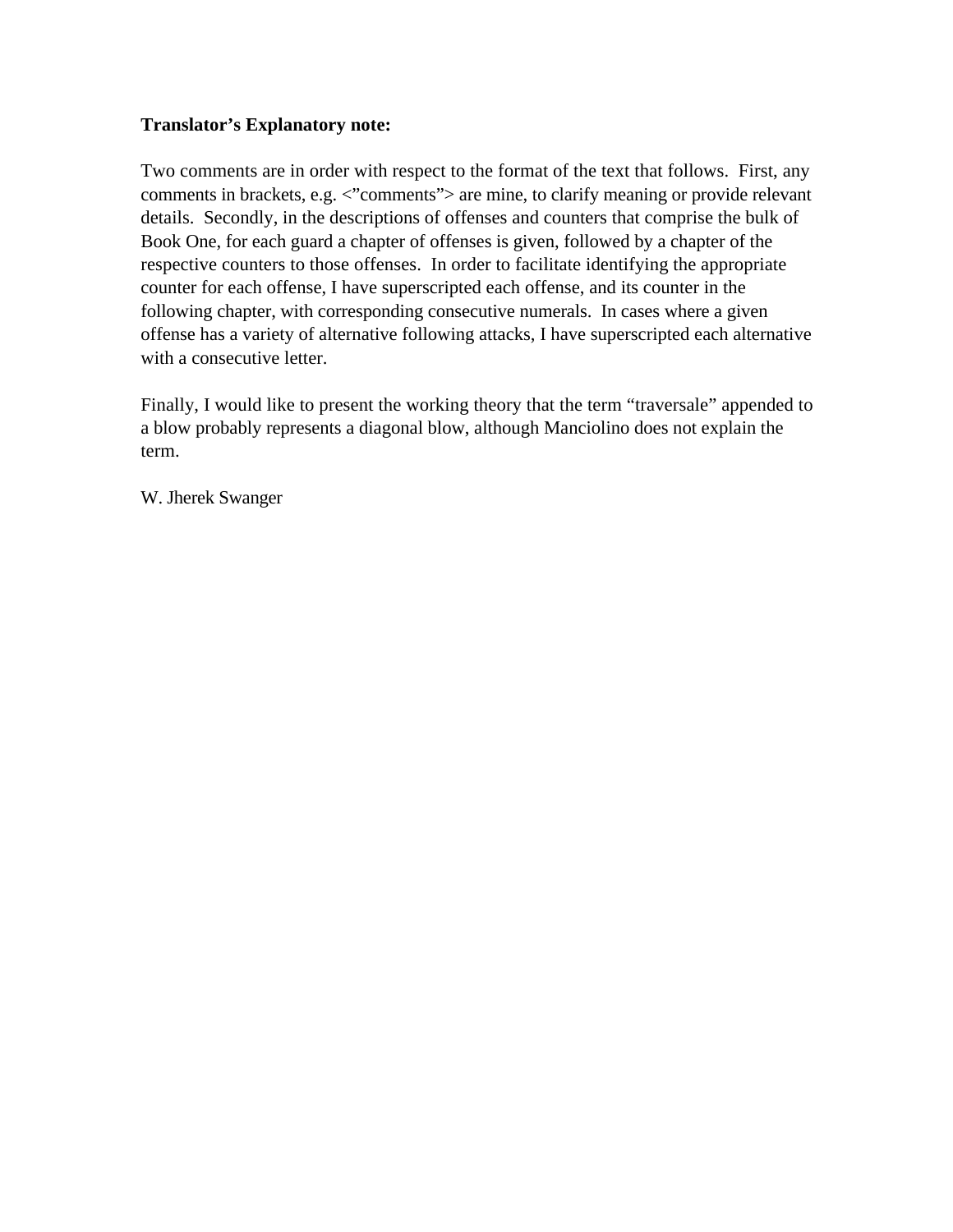New work by Antonio Manciolino, Bolognese, wherein are all the instructions and advantages that are to be had in the practice of arms of every sort; newly corrected and printed. 1531.

[Dedication: To the Most Illustrious Don Luisi de Cordola, Duke of Sessa, Orator of the Most Serene Emperor to Adrian VI.]

# New work for learning to combat and fence with every sort of weapon, composed by Antonio Manciolino, Bolognese.

It is the wont of the majority of the commonest maestri of the art of the rational blows of fencing to affix in the highest and most solemn corner of their school a long array of paper, wherein they claim their chapters are written. And in truth, whosoever reads them does find them to be chapters, but rather those that wine vendors place on barrels, a thing more monstrous than human. And how can he be human, if the greed and rapacity of the maestro is openly displayed? But how human of a thing is it to help others, and to bear witness by oneself that some are not born thus rapacious and hardhearted of instinct? And in my opinion things are placed into the school only for their profit, and not that of others. Hundreds are their chapters, for in them is contained nothing other than the putting of a price on the masterful play of this art, as the virtue of arms has fallen to such baseness that it is wished by them to find her holy members sold at a price through the schools, boasting, without consideration that the dull and the subtle wits can not equally bear this yoke upon their shoulders, and that the art is not a harlot to suffer itself to be sold. And I wish to hold to a more useful path, noting that the school should be devoted to offering some instruction of the art. It is of more worth to me to be useful to my scholars with this work than, through the putting of a price to the play, to provide myself alone with great benefit. Accordingly, it will suffice me to have from scholars three things: namely reverence, faith, and reward; reverence as maestro, and likewise faith, because it behooves the student to believe according to the saying of the philosopher, that scholars are held to be the proper reward of their maestro; because without that (it is the sentiment of Cicero) the arts would perish. If, therefore, I call myself satisfied by the three aforesaid things, what loss of time in some other profit of mine could be of aid with this, my work?

## Here begin some principal rules, or instructions, regarding the valorous art of fencing.

One wishing to play must always attach himself to the most valorous of deed and reputation. Because as the glory of the victor depends on the valor of the vanquished, thus the loss is not censurable if the reputation of the victor embellishes it.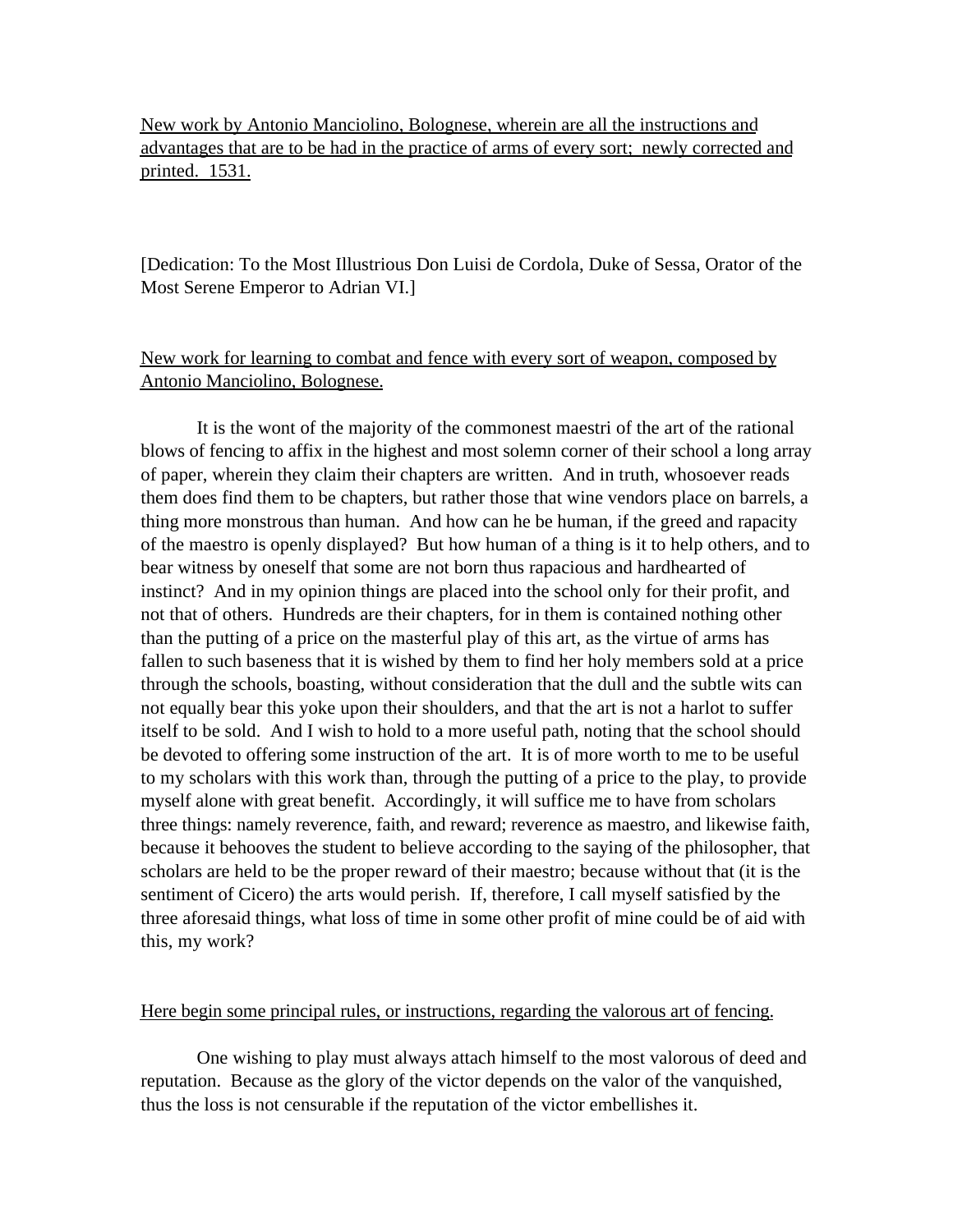The delight of playing with varied and diverse players makes a man cunning, perceptive, and nimble of hand, because from the variety of such practiced wits stems the shrewd and learned mother-experience of things.

When one in playing has doubt of the other, he must never fix himself in a single guard, but change immediately from one into another. The reason being that the enemy will not be able to form some opinion.

Against those players who make their blows with great impetus, so that they often engender fear in their partner, there are two things that can be done: either to let his blow go in vain and to thrust immediately, shrewdly feigning to ward it; or to throw yourself forward to ward before the blow has come to force. One could also strike him in the hand, the reason being that it would interfere with his forceful throwing.

The wounding of the hand, not of the enemy, is registered in the account of blows in play. Because the hand is the chief in exposing itself, thus in combat for earnest it is the most singular wound, because that member of the enemy must be offended which offends more than others, and this is the hand.

The most genteel of blows is the mandritto, because that one is the most genteel and noble which is done with more difficulty and danger; but to strike with the mandritto is done with more danger than the riverso, since it makes a man go entirely uncovered in that tempo; therefore the mandritto is more genteel.

One must always keep one's eyes on the sword hand of the enemy more than on his face, because there is to be seen all that he wishes to do.

The genteel warding of a blow is of no little profit nor small beauty, rather it is of equal or perhaps greater loveliness than to make a beautiful blow since many know how to throw a beautiful blow, but few have the knowledge of warding them, so that they are not offended. And such guardians rest satisfied.

It is a necessary thing to know the tempos, without which the play is imperfect; accordingly be aware that when the enemy's blow has passed your body, that the period there is a tempo to follow it with a response, more convenient than a parry.

All players that look short are also to place in their hands short weapons, because their puissance would not extend to long ones.

To whomsoever as well in playing, the short weapon, or the short sword, is of greater virtue. Because it forces the players to approach, from whence they are made ideal at warding and of good eye.

In every respect it is an optimal thing to train both hands in every play with every weapon, and to know as well with one as with the other how to strike and to ward.

Thus do the high guards relate to the low wards: that the principles of the high guards is striking, and naturally the warding subsequently; and of the low guards contrarily is warding the principle, and then striking subsequently; but in these low ones alone is the giving of the thrust the natural strike.

As strikes without shieldings are not done sensibly, so shieldings without a following of a strike should not be made, waiting for the tempos nonetheless. Therefore if one always wards without responding with a blow, he would give his enemy a manifest sign of his timidity; unless with such warding one drives the enemy back, the enemy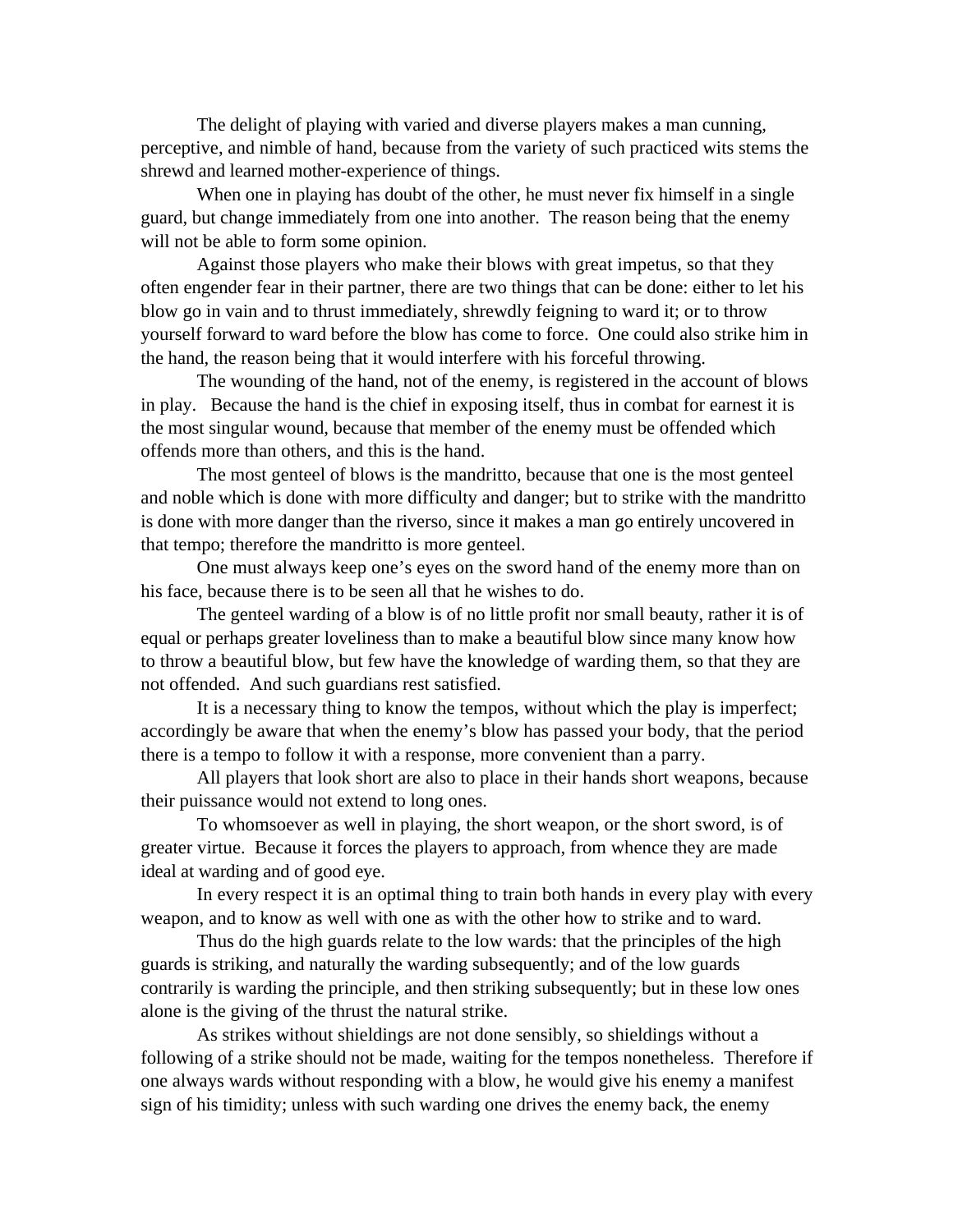would proceed with great courage; and in truth warding should be done going forward and not back, being thus more apt to reach the enemy, as well as to weaken the enemy's blow, if he comes against you; because striking you at close quarters he cannot harm you with that part of the sword which is from the middle back toward the hilt; but it would be far worse from the middle forward.

The good player, when he plays with one who flees him, (which removes much grace from his valor, because seeing that one flee, he cannot do a perfect thing) must also himself feign to flee, because it will give spirit to the first who fled to come forward, and thus gracefully redress the miscarriage of his play.

The players who make many blows without tempo or measure, although these may connect their enemies, are nonetheless censurable, and sooner are said to be children of luck than of art, but those are called grave and well-positioned players who seek to strike their adversary with tempo and grace.

If one finds himself close to the enemy, he must never throw a full blow, because the sword must not distance itself from the presence for the safety of him who holds it, and this throwing of an imperfect blow is called "mezzo tempo".

Two players finding each other to be of equal knowledge of the art, is the reason why one will not know how to give a blow to his companion with safety; and by my counsel, in one of two ways can he put himself, with luck, in hope of victory: namely, to have an eye toward throwing in that very same tempo that the enemy will have taken; or he can give to him whence it seems better for him to approach, and immediately throw himself upon him, embracing him, which having done, any will esteem that one the victor.

If someone wants to cause the enemy to throw a blow that he will parry in order to reach him in that tempo, it behooves him to make such a blow three or four times one after the other almost in the manner of an invitation, and because the custom of players is to ape, the adversary will be compelled to make a semblance, by which you will make him throw the blow that you wished.

If you would wound the enemy in his upper body it will be necessary to begin the quarrel at his lower body; and similarly, wanting to reach him at the lower body; for that you will make a blow above, because defending himself in those portions with beats, it is necessary that the others will be uncovered.

Because no blow can be thrown against which arguably there is some guard in which there is no risk, it follows that in the rising and falling from guards is shown the virtue of the players; on the great field the victory is seen to go to him, who assaults his enemy from the outset before he settles his weapons in guard, because standing caught in thought, he can be struck more easily.

In defending his person, a man must always hold his arms well extended, not only so that he will come to drive the blows of the enemy to the outside at a distance from his body, but it also makes him stronger and swifter in striking.

The employment of heavy weapons and the delight in throwing with length and extension nourishes good energy and ideal strength, so that then coming to blows with a light weapon, a man becomes more agile.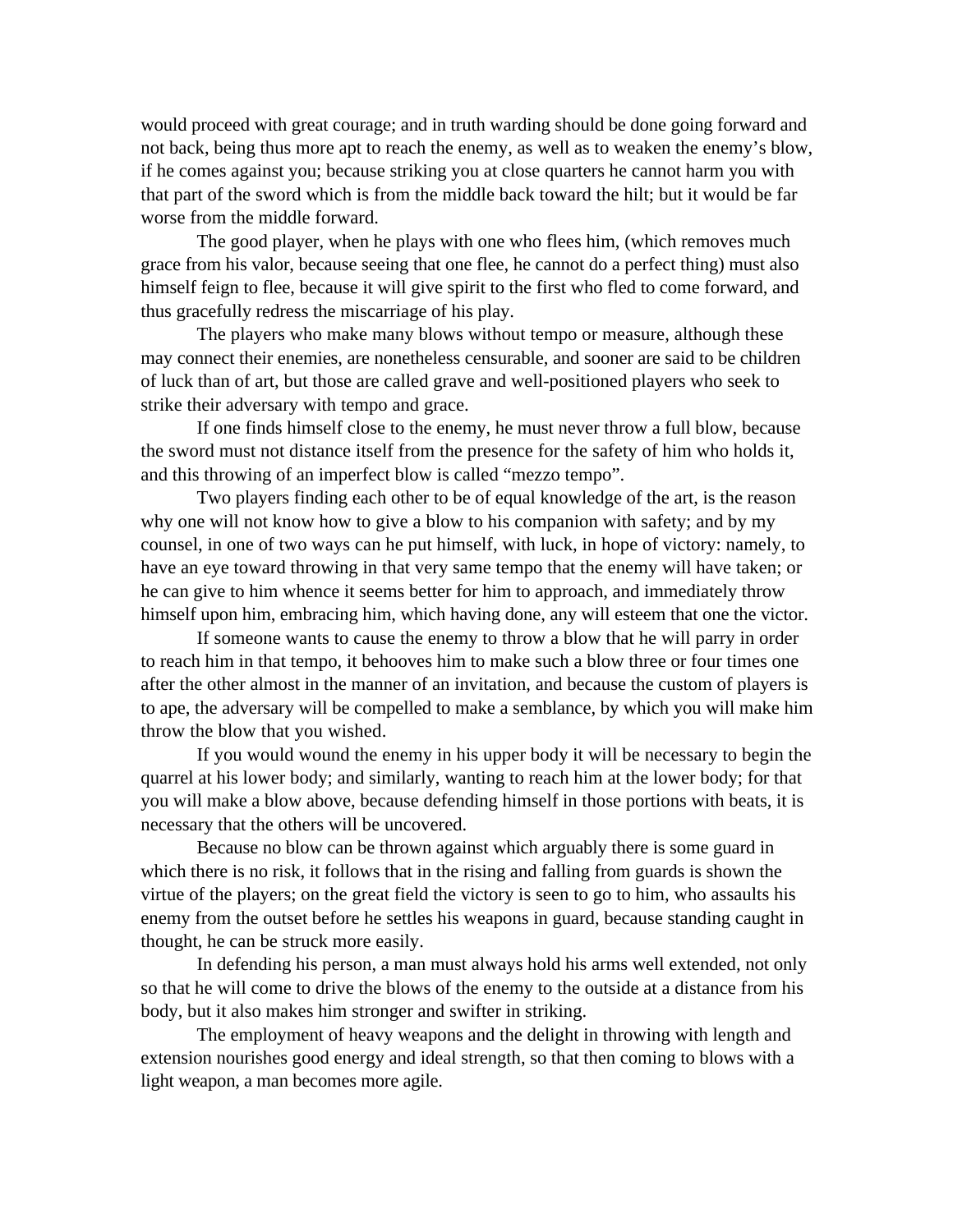In the art of the spada da filo, one is not to depart from the low guards, because they are safer than the high ones, and the reason is, that lying in high guard, you can be reached by a thrust or a cut to the leg, and in the low ones there is not this danger.

Those who will take delight in shielding against given blows with the false of the sword will turn out to be valiant players, because there cannot be parries better and stronger for them than these, since they are able to ward and to strike almost in one tempo.

Neither combating nor playing must one permit winning by an overabundance of blows, nor of presumption, because one would entirely deprive oneself of spirit, and give it to the enemy.

The delight in the unaccompanied sword is more useful than that in other weapons, inasmuch as others less often accompany the human body; one has neither a rotella always, nor a buckler always, but one can always have the unaccompanied sword.

During combat with a left-handed person, stepping continuously against his sword is the optimal protection; and when he throws a riverso, throwing a mandritto to his sword hand, or when he throws a mandritto, throwing a riverso to his hand or to his sword arm, it is not to be doubted that victory is assured.

It is an entirely genteel and profitable thing in playing to step equally with one or the other foot according to the tempo and the need; nonetheless it seems to me that stepping with even feet is of great utility, because thus one can both advance forward and retreat back without inconvenience of the body, adding this as well: that a man plays more strongly thereby than by other means. And when I say "with even feet" I mean that the feet are no more distanced than something beyond a half a braccio, accompanying always the hand with the foot, and the foot with the hand.

One may not be called perfect in this art, as it is likewise in others, if he does not know how to teach somebody else. Because as the philosopher says in the Ethics: that the sign of knowledge is to know how to teach.

Playing with the two handed sword in the giuoco largo, you will always keep an eye on the distal half of the sword toward the point. But having come to the straits of the half sword, you will keep an eye on the left hand, given that the enemy cannot execute a presa other than with that one.

The art of the half sword is quite necessary to the knowledge of whomever wishes to be a good player, insofar as that if he knew only how to play at wide measure, and were at close quarters, he would have to flee backwards in shame and danger, and would often place the victory into the hands of his enemy, or at least reveal to observers his ignorance of such art.

If one finds himself to be at blows with one more powerful and stronger than him, he must not in any way be reduced to presas, because in such case the weaker would be compelled to lie fallen.

Granting the choice of arms to the stronger, he must armor the weak weightily; the reason being that in the press he will be more victorious, because reason entirely requires that the less strong have light armor.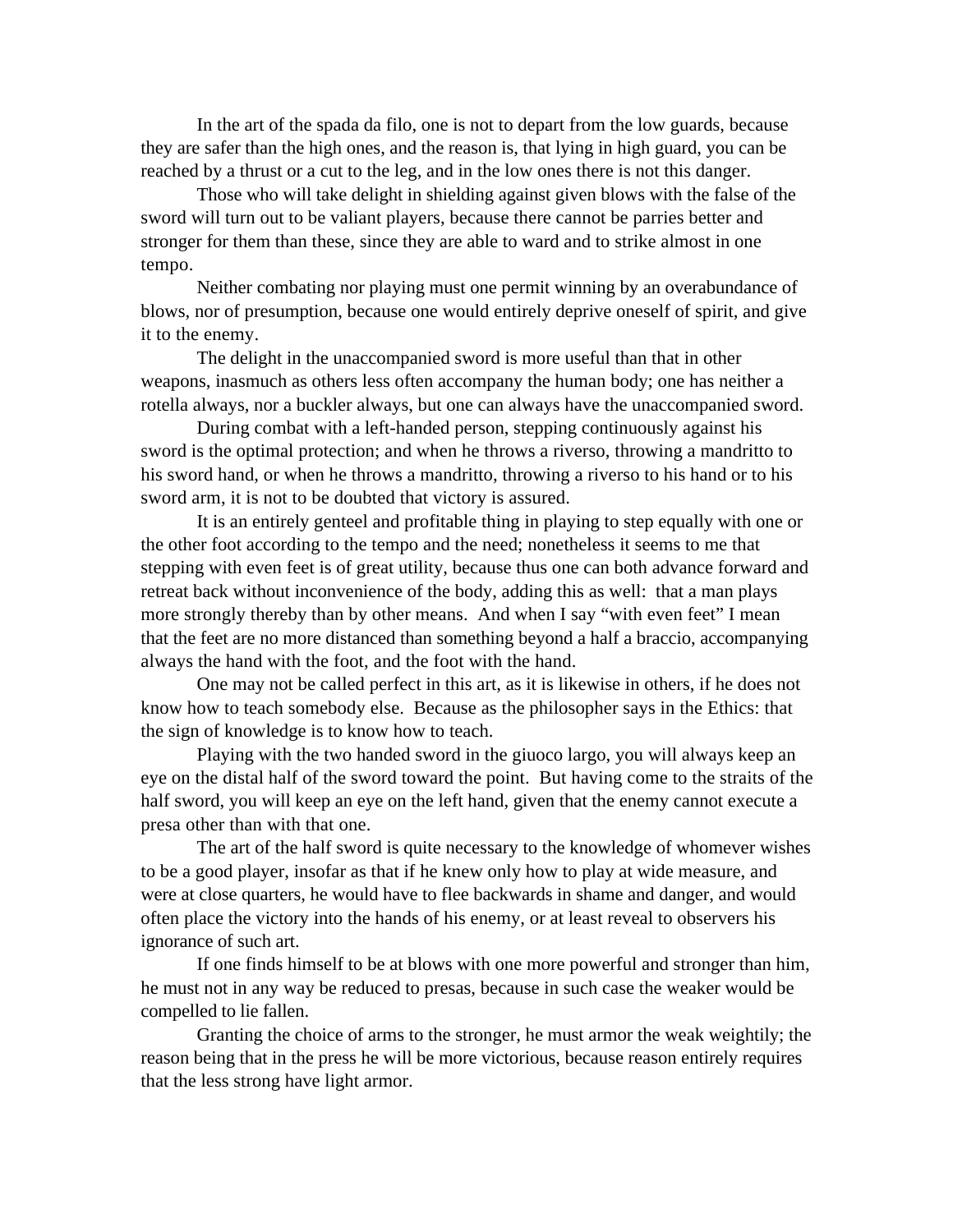One of large stature combating with a short one, and the choice of arms going to the large, he must by every means armor them on the lower body, and not the upper, for he will have to be more apt to strike the upper body through his height. But if the choice goes to the little one, it will behoove him to make the upper body armored and leave the lower unarmored.

Combatants of equal valor, strength, and size can choose armor without a difference.

When the weapons are too short, they are said to be as much more dangerous, because that which offends at closer distance is of greater peril, since such blows, through arriving immediately, cannot easily be warded; from whence it follows that the partisan carries more danger than the lance, and the dagger moreso than the sword.

Of two playing together, he who strikes in response is more praiseworthy than the one who strikes the first blow, because he reveals himself sooner to become enraged than to lose vigor after the received hit.

It is not licit after the received blow to make more than one response stepping forward with a crossing step; the reason being that one must do well with all of one's wit, since with that one can recover honor.

The blow to the head, considering the excellence of that member, counts for three; and the blow to the foot is taken for two, having regard for the difficulty of making it so low.

A valorous player is he who redoubles his blows.

The longer weapons are opposed to the shorter ones, and therefore the lance is sooner chosen than the spiedo, holding it against the spiedo not by the base owing to the peril of its length, but in the middle with such advantage. And similarly the partisan is taken sooner than the two handed sword.

The enemy is made fearful by throwing blows at him from the middle upwards, rather than from the middle downwards, because the eyes and consequently the heart of them do not remain very brave from glimpsing vanquishment.

One must never reveal to the other any of his intentions regarding blows, but understand well those of the adversary. Because quarreling with a plain mind one must make good the other's plans; but coming to play where honor is at stake, there it is a laudable thing to show the opposite of one's intent.

# OF THE FASHION OF COMBATING AND FENCING WITH ALL SORTS OF ARMS, DIVIDED INTO SIX BOOKS.

## FIRST BOOK.

Because the valorous art of arms carries with it continuously for its safety the protective guards, of which there are 10 famous ones, and it has twenty different names, I have judged it useful to tell of those in the first place; as the spacious and easy field appears prior to the hay, so will they rather give greater light to the remainder of the work. Therefore with the divine aid we will turn to the first.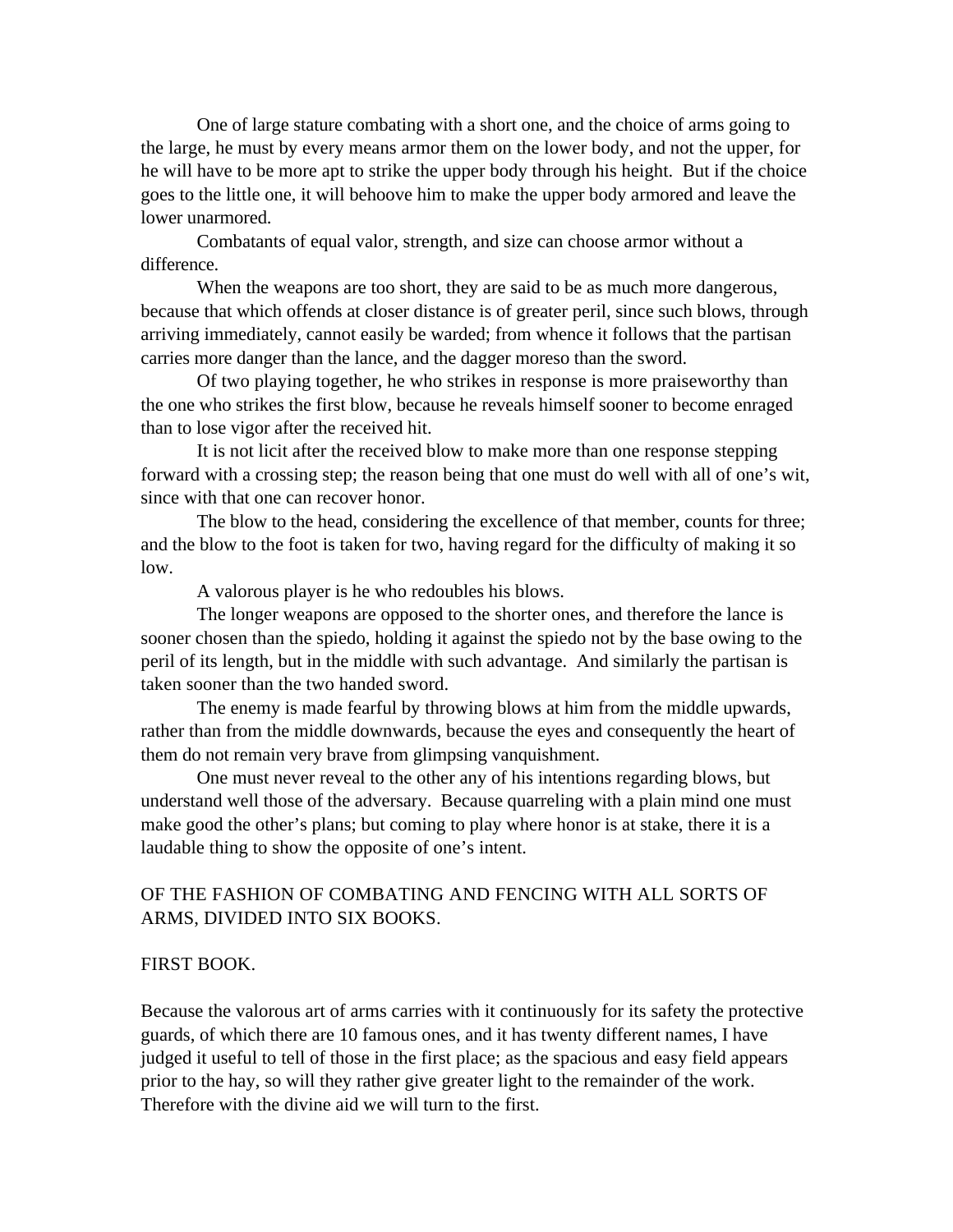Of the Guardia Alta (high guard).

The first guard will be called "alta", because meeting in combat we must gracefully hold the sword over the body, and gripped with the arm elevated as much as it can be, in such a fashion that the sword comes to rest to the rear, and the arm with the buckler must extend well forward toward the enemy as much as it can, and the right foot must stretch out about four fingers ahead of the left, with the heel a little raised, and both knees being straight and not bent.

One can also do this guard in two other ways, namely either with the right foot making a large pace forward, or with the left, also with the same large pace, holding the sword and the buckler in the way as above, and always the sword is found gripped with the arm extended into the air, the feet being in the way that comfort requires; always it is called "guardia alta" because of the designation, not of the feet, but of the settlement that is taken by the sword.

Of the Guardia di Testa (head guard).

The second is called "guardia di testa" which is made with equal and even extension of both arms toward the enemy in this fashion: that when you will have extended your fists, they will be found between and at the height of the shoulders, differing only in this, that the sword hand must lie somewhat lower than that of the buckler. But coming to the feet, I say that they can be found in two ways, either with the right or with the left forward in large pace, and nonetheless it will be the same guard, for the aforesaid reason.

Of the Guardia di Faccia (face guard).

The third is called "guardia di faccia" which agrees with the previous one in two things, and differs in only one; namely, that is that it agrees not only in that the disposition of the feet can be with the right foot as well as with the left facing, but also in the height of the arms. But in this alone is the difference, that the aforesaid was having the sword on the diagonal, and this one holds it straight with the point toward the enemy's face, and the hand armed with the buckler above the hand appointed to the sword.

Of the Guardia di sopra il Braccio (over the arm guard).

The fourth is called "guardia di sopra il braccio" because the hand that grips the sword comes to lie in the manner of a cross in the middle of the left arm, holding the point to the rear, and in consequence the buckler arm is very extended toward the enemy. Regarding the feet, I say that in this first manner the right must be only so far forward of the left as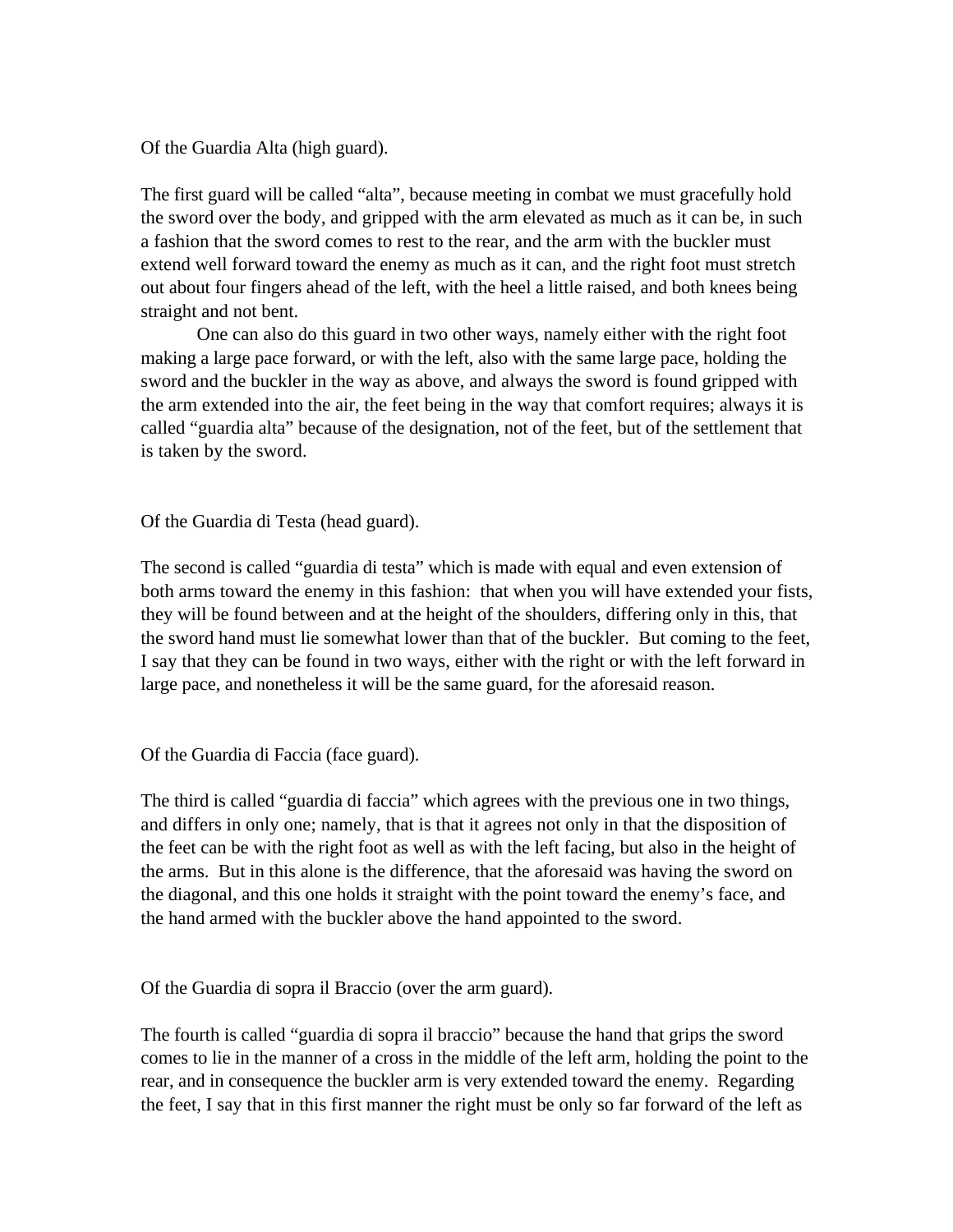not to touch it. One could furthermore do this same guard when the right foot makes the pace large, bending itself inward somewhat with the height of grace. And thus arranged in this guard, although the sword hand does not move from the place where it was above, that is, from the middle of the arm (because otherwise it would change the name for the reason said in the first guard) nonetheless the arms would come to elongate themselves somewhat, which previously were tucked in, so that the right shoulder comes to face opposite the enemy in the manner of delivering a blow to him wherever it seems best to you.

Of the Guardia di sotto il Braccio (under the arm guard).

The fifth is called "guardia di sotto il braccio", because the sword hand must lie under the buckler arm, that is, holding the sword under the armpit, so that the point faces toward the rear, but the buckler arm will be well extended toward the enemy; but of the feet, I say that the right must adopt the manner described above here, that is, forward of the left, either a little or in large pace. But if you will hold it in large pace, it behooves you to arrange your right shoulder toward the enemy in the appointed fashion described in the fourth guard.

Of the Guardia Porta di ferro stretta (narrow iron gate guard).

The sixth guard is called "porta di ferro stretta". In which the body must be arranged diagonally in such fashion that the right shoulder (as is said above) faces the enemy, but both the arms must be stretched out to encounter the enemy, so that the sword arm is extended straight down in the defense of the right knee, and so that the sword fist be near and centered on the aforesaid knee. But that of the buckler must be extended and straight indeed toward the enemy, neither higher nor lower than in guardia di testa. Regarding the feet, the right must be settled in large pace with the knee similarly opposite from the enemy, thereby defended by the guard, and somewhat bent, and the left on the diagonal, also with its knee somewhat bent. And this is therefore called "narrow iron door" through being the most secure among all the others, and exceedingly strong like iron, and that unlike the wide (of which will be treated immediately below), the sword draws nigh to the enemy, restraining itself equally in defense of the knee.

Of the Guardia Porta di ferro larga (wide iron gate guard).

The seventh guard is called "porta di ferro larga", and this originates from the previously described, because neither the feet nor the body are moved from the appearance of the above. Only that the sword hand is moved from the knee and hangs with the point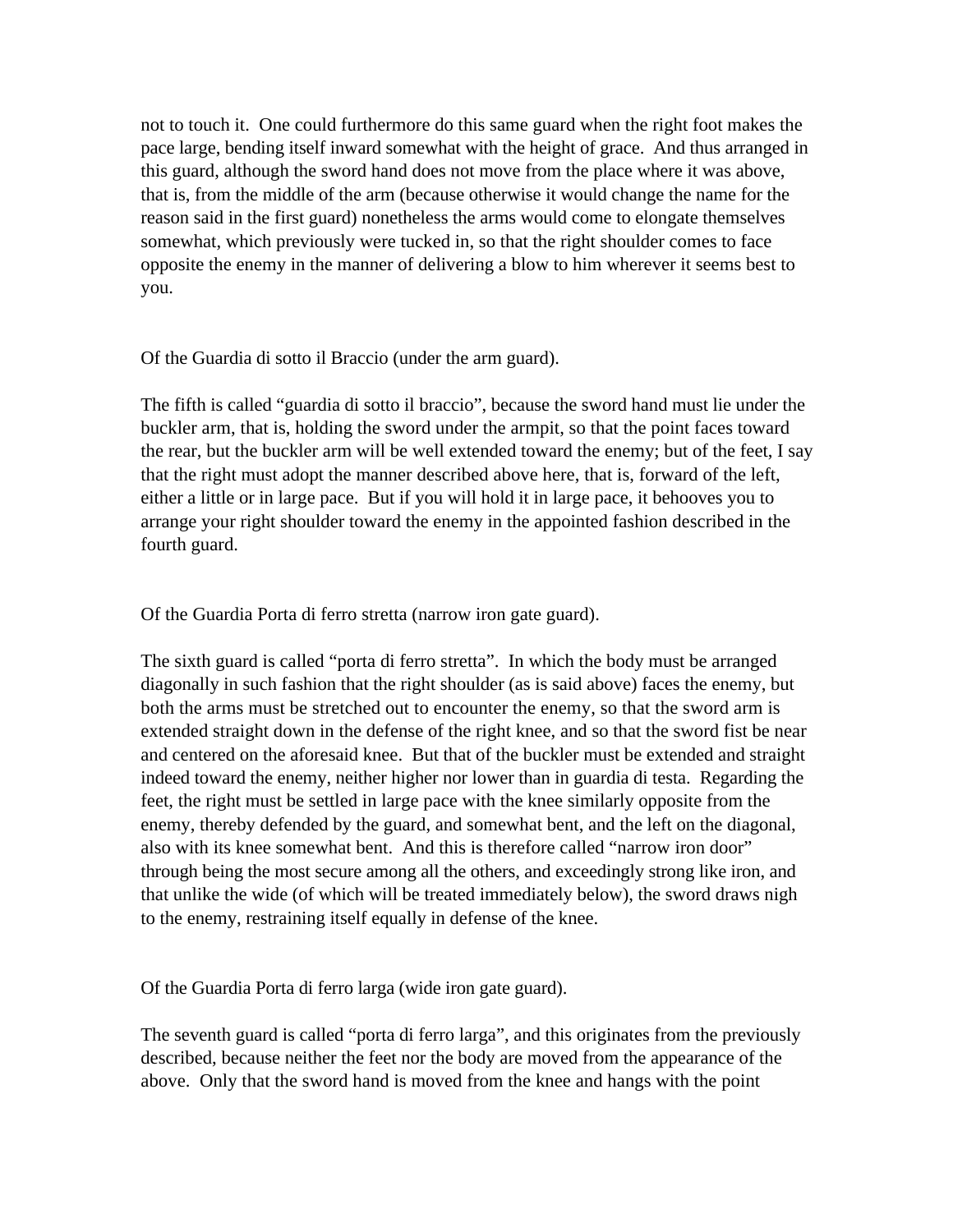toward the ground going to the inside of the right knee, making the body more uncovered than does the preceding guard.

Of the Guardia Cingiara porta di ferro (wild boar iron gate guard).

The eighth guard is called "cingiara porta di ferro", in which the left foot is settled diagonally, bending the knee a little, but the right leg must remain straight. And as for the hands, that of the sword must rest with the fist in front of the left knee as you did in that of porta di ferro  $\langle i.e.,$  as it was in front of the right knee in porta di ferro stretta $\langle$ , whence also it derived a large part of its name, but the left will be extended in defense of the head, with the buckler forward as was said a little while ago; and therefore it is called "wild boar" after the animal that has such a name, which while it approaches attacking, arranges itself with its head and tusks diagonally in the aforesaid manner of striking.  $\le$ note: left leg forward; see Book One Ch. 10, 12, 17, 18, 20 and others; also Marozzo Ch. 138-139, and dall'Agocchie p. 9 verso>

Of the Guardia di Coda lunga alta (high long tail guard).

The ninth guard is called "coda lunga alta", with the left foot forward, the knee bent a little, and the foot must be straight toward the enemy in large pace, the right arm well extended toward the enemy with the sword well gripped diagonally, so that the point is aimed well at the enemy, the buckler arm well extended also toward the enemy's face; and not only this guard but also the following have their origins from a guard called "coda lunga alta" <note: Marozzo's "coda lunga e distesa"> in which the feet are arranged in the aforesaid fashion, but the arm is held with the sword extended straight back, which gave it its name through metaphor, as is said in the common proverb, that one must not meddle with great masters because they have the long tail, that is, they can harm you through their numerous followers; thus, such guard gives the same name to this ninth, and to the tenth. Because of being very apt for reaching and harming your companion, it therefore holds the name of "coda lunga alta".

Of the Guardia di Coda lunga stretta (narrow long tail guard).

The tenth guard is called "coda lunga stretta", with the right foot forward in large pace, in a way nonetheless that the knee is a little bent somewhat diagonally, and both arms must lie as was said above, except that the sword arm reposes somewhat lower. And the aforesaid ten guards will be sufficient for our work.

Second Chapter. Of the blows.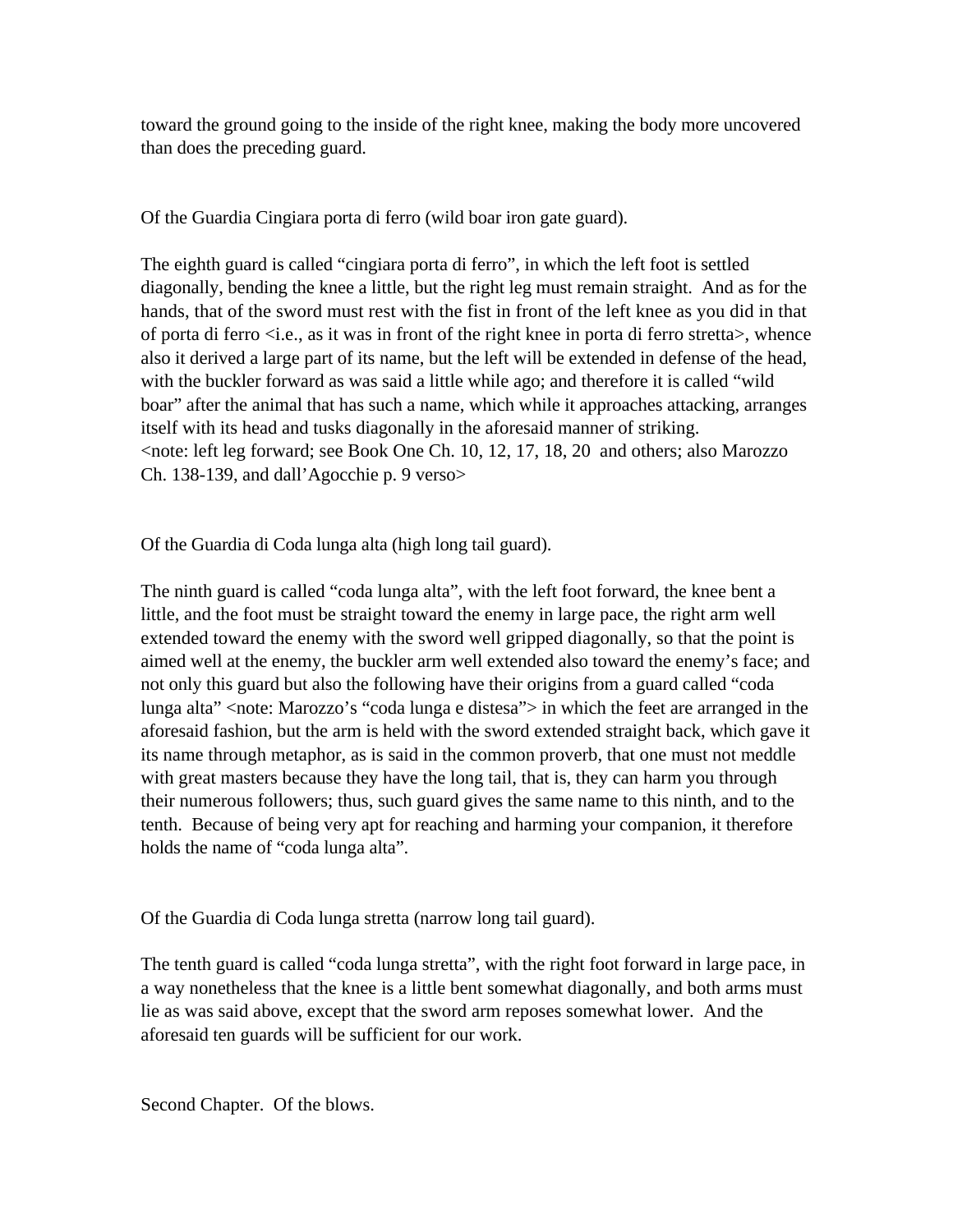It is to be known that all of this spirited art is divided into two virtues. The first is to protect oneself first; therefore the chapter above on guards was done. The second is knowing how to strike your enemy in tempo, so that you cannot be equally harmed by him, because you would report no victory if you were stricken while striking, making yourself victor and vanquished at once. It is not to be wished then to make the enemy a participant in your victory, nor you in his shame.

But before we teach you to strike, it is necessary that the names of the blows not be secret to you. Of which five are principal, and two are not. The first is the mandritto. The second riverso. The third fendente. The fourth stoccata, or punta. The fifth falso. And because the sword has two edges, that which faces the enemy is called the true edge, and that which stays toward you is called false. If, then, you will naturally throw a blow at your enemy traveling beginning at his left ear and continuing toward his right knee, or to whatever part you want, provided that the blow was thrown at the left side of the enemy, it is called "mandritto". But if you were to throw that contrarily, that is, to his right side, either low or high as you wish, it will be called "riverso". And if dropping the sword between the middle of the division of the two aforesaid blows, that is, straight down through the head, it will be called "fendente". But any blow that you would deliver from the ground upwards toward the face of the enemy, if you wish either from the right or the left side, it will be called "falso". And if you will push the point into the enemy, it is known by all to be called "stoccata", either with the right foot or with the left forward, either over or under hand.

Beyond these five there are two which are not principal because they only occur in the play of sword and buckler. The first is called "tramazzone", which is done with the wrist of the hand that has the sword, with that winding from below upwards toward your left side in the manner of a fendente; the other is called "montante", because it is thrown from below upwards in the fashion of a falso which ascends to finish in guardia alta.

Third Chapter, of the offenses that arise from guardia alta.

Having already treated of the guards and of the names of the blows, and how they are done, we now begin to teach to strike, and following the strikes, to parry. And because ideal players always settle themselves in their guards for their safety, we will instruct you of the marring and wounding of an enemy reposed in any of the ten said guards, and then how he must defend himself; and first we present the offenses that can be done in guardia alta.

Accordingly, posing the case that you and your enemy are in guardia alta, and that you are the attacker, you can throw a mandritto at his sword hand which will go over your arm, and then turn a riverso also to that hand. Then ascend with a montante to return to guardia alta; if you will do these three blows, your enemy will be unable to throw anything toward you that could offend you, because he would always come to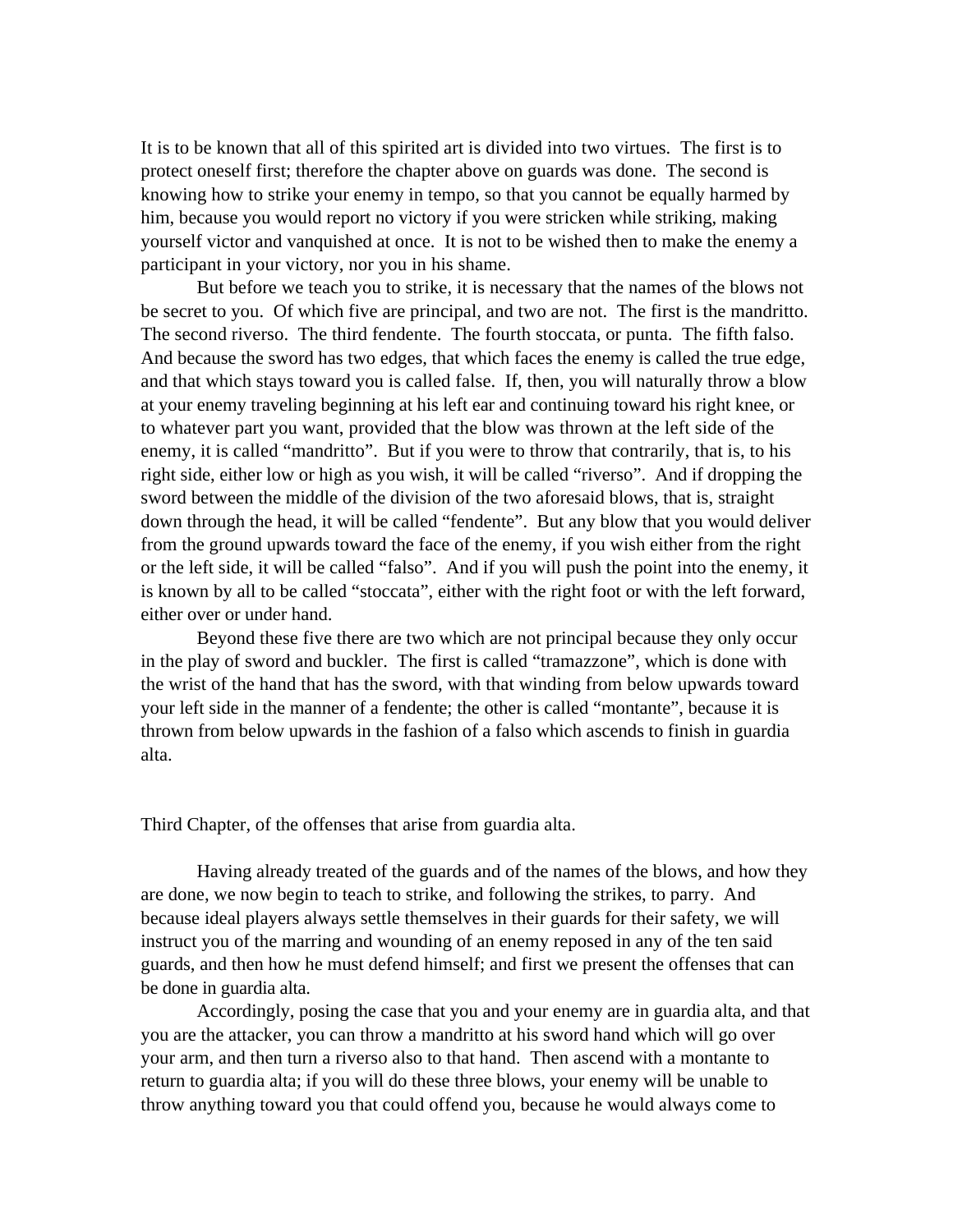collide his hand into your sword. But if it does not please you to throw the three aforesaid blows, you can turn a riverso to his thigh.

And if the enemy throws to your head, meet his sword hand with a falso crossed over your arm. Or you can make a show of raising a montante, and in that tempo step forward into large pace with your left foot, and go with your sword into guardia di testa, there awaiting the enemy's blow upon your sword. Which done, then you will immediately be able to step your right foot toward his left side, giving to him in that tempo a mandritto upon his head, so that your left foot follows behind your right, and going with your sword into guardia di testa for your shelter.

Alternately you also could pretend to drop a riverso to his thigh, keeping an eye well on the enemy's hand, and when he throws to your face, you would immediately have to throw a mandritto under your arm to his sword hand, making your buckler be the good preserver of your head, and retreating back to the rear with your right foot for your safety.

Moreover, you could have cut a tramazzone falling into porta di ferro, thereby leaving yourself entirely uncovered, so that he would have cause to throw some blow at you; immediately going with your sword into guardia di testa and advancing forward somewhat with your right foot, whereby you will defend yourself, throwing thereafter a mandritto, either to the face or the thigh, warding your head equally with the buckler, you will then retreat back to the rear with your right foot for your protection.

You will also be able, making a passing step with your left foot, to throw a tramazzone to his right side, and then you will lead him to believe that you will strike him with a riverso, but in spite of all that you will throw a mandritto at him. Alternately, making a show of attacking him with a tramazzone, you will strike him with a mandritto. And if that is not to your liking, you can throw an overhand thrust, following it with a tramazzone or two.

Or, striking him with a fendente, give a following tramazzone. And hereby are finished the various ways by one of which you can offend someone who lies opposite you in the aforesaid guard; but if you were the offended, here are the counters, or responses, to the aforesaid offenses, briefly, below.

Chapter Four: Of the counters that can be done by one who was attacked in guardia alta.

The enemy makes some blow that pleases him, in order to offend you, who are in guardia alta. You must beat the rim of your buckler up and down, that is, <in response to the fendente or the falso of his sword  $\langle$ respectively  $\rangle$ , doing which, you will come to render yourself safe from any offensive blow. You can also attack against each one, drawing your right foot behind your left into large pace, extending a thrust in the gesture of a montante, which goes into guardia di faccia.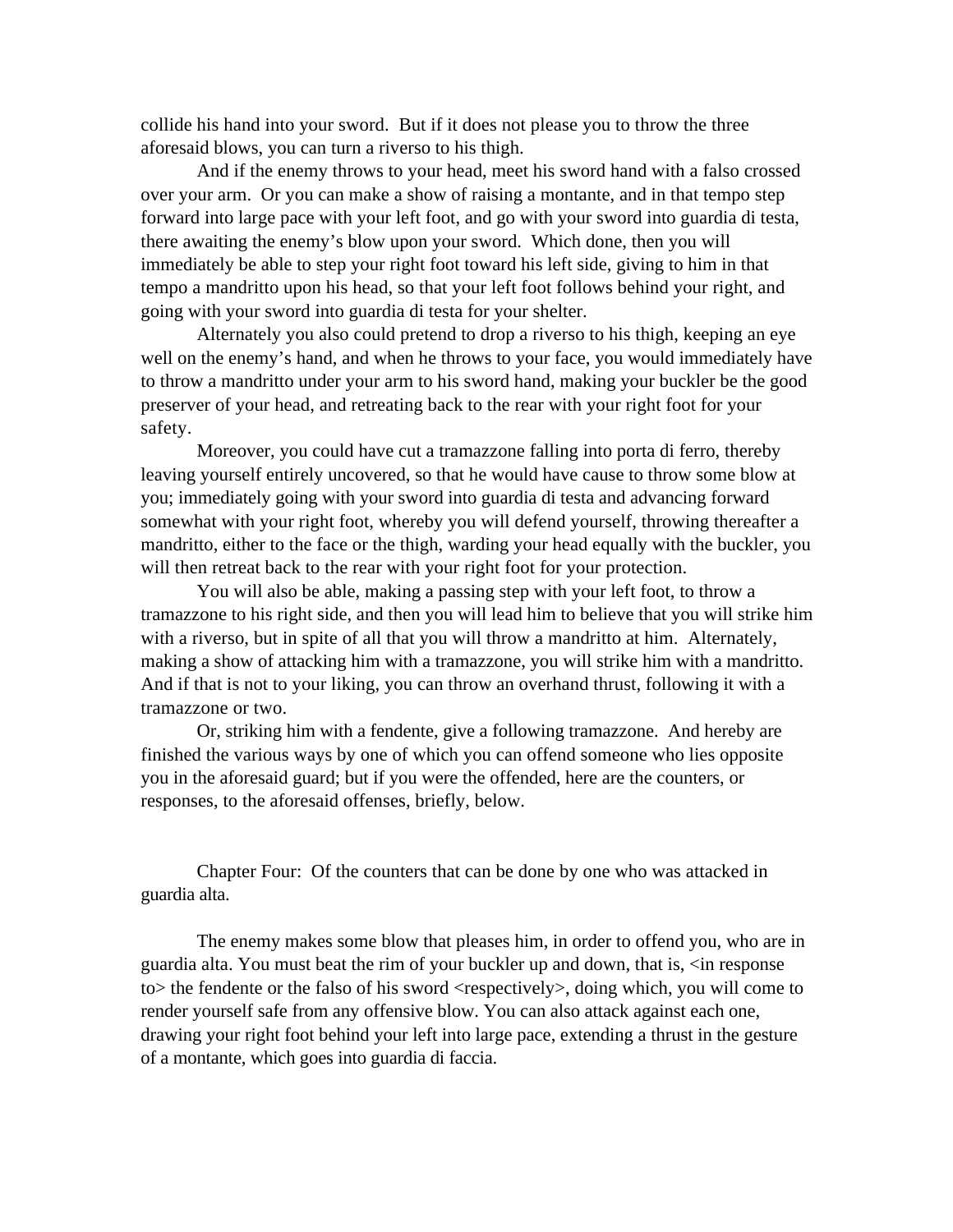Chapter 5, of the offenses that can be given against one who was in guardia di testa.

Both of you lying in guardia di testa, you wanting to offend the enemy, then throw a mandritto<sup>1</sup> to his face, or flanks, or if you wish, to his leg. Or extend a thrust<sup>2</sup> to his face and throw a tramazzone. Or pretend to attack with a mandritto<sup>3</sup>, but throw a riverso. Or if you prefer, do two mandritti<sup>4</sup>. As well, pretend instead to throw a tramazzone<sup>5</sup> and nonetheless strike him with a mandritto.

Chapter 6: Of the counters that should be done against one attacking another in guardia di testa.

The counters that you can make against the aforesaid attacks are these: namely against the mandritto<sup>1</sup> to the flank, leg, or face, you can withdraw your right foot behind your left into large pace, and in this tempo you will avoid the mandritto however it may be done. And finding yourself in coda lunga alta, thereafter you will extend a thrust to his face, and in this extension you will step forward with your right foot into large pace, giving him in this tempo a mandritto to the face.

But if the enemy turns a thrust<sup>2</sup> with a tramazzone you will protect against such a thrust with the sword. And when he turns trammazoni at you, you will put your sword hand under your buckler, directing the point of your sword toward the enemy's hand. If, however, he throws a mandritto<sup>3</sup>, you will go with your sword into guardia di faccia. And when he turns a riverso at you, either high or low, you will ward it with your sword, immediately turning a mandritto at him in whatever way seems best to you. But against the two mandritti<sup>4</sup> you will be able to hinder them by cutting the enemy's sword hand with a mezzo mandritto inside the rim of your buckler, subsequently adapting your sword into porta di ferro stretta, and however he throws the other mandritto, you will ward it with a falso, throwing a mandritto downwards toward his face, and stepping forward with the right foot in that same tempo in order to have a better way to strike him. But if he pretends to throw a tramazzone<sup>5</sup> in order to give you a mandritto, you will hinder that pretense with a turning of a mandritto, reposing your sword into porta di ferro stretta, and when the enemy will then throw the mandritto to give it to you, you will hit it immediately with a falso, giving him a riverso to the thigh.

Chapter 7, of the offenses that can be done against one settled in guardia di faccia.

Both being in guard, and you wanting to offend your enemy, you can extend a thrust<sup>1</sup> into his face. Or provoke him with a strong mandritto<sup>2</sup> or with a tramazzone<sup>3</sup>; and if you prefer, with the false edge of your sword you will hit<sup>4</sup> that of your enemy, striking him in the face. Or making a show of throwing a riverso<sup>5</sup> upwards from beneath, you will be able to give him a mandritto.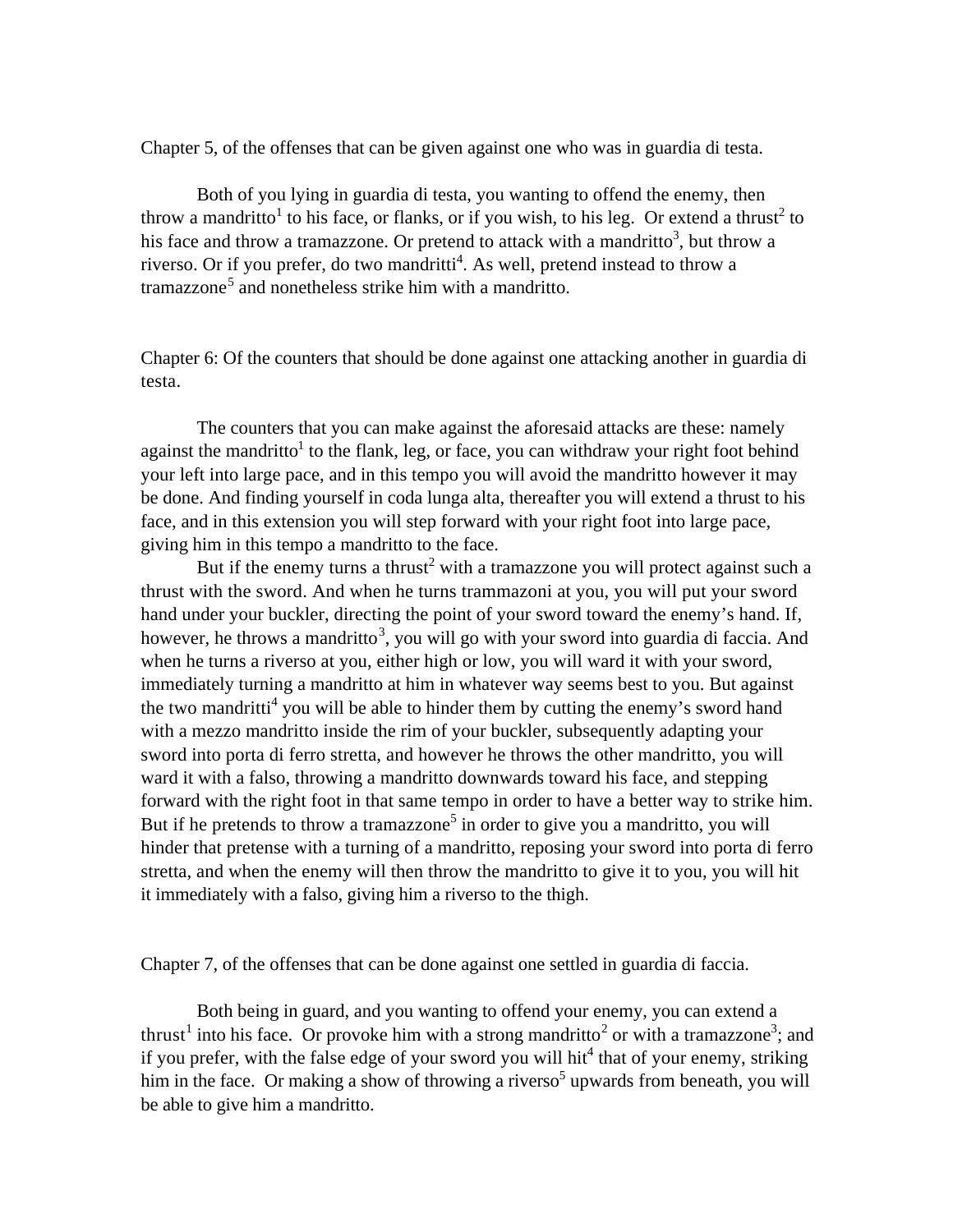Chapter 8, of the counters in response to aforesaid offenses in guardia di faccia.

You will be careful that when the enemy extends some thrust<sup>1</sup>, you will pass with your left foot toward his right, and in this passing you will make a half turn with the fist that holds your sword, in such a way that the enemy will rest on the outside, and then following this you will strike his face. But if he throws a mandritto<sup>2</sup>, in the raising that is done of the fist that holds his sword, you will immediately offer to that the point of yours in order that he will lie in fear of lowering it.

If however he throws a tramazzone<sup>3</sup> you will defend with a falso, that is you will turn that well toward his left side in order that it will not only come to ward that tramazzone, but also you will give him the edge in the face, and if he hits your sword<sup>4</sup> in order to give you a blow in the face, you will immediately make a half turn with the fist that holds your sword and thus you will remain secure.

But if he pretends to make a riverso<sup>5</sup> upwards from beneath in order to give you a mandritto, you in that pretense will join together your sword hand with that of your buckler, and as he makes the mandritto, withdrawing your right foot to large pace behind your left you will press your true edge into his sword hand.

Chapter 9, of the offenses that can be done against one in guardia sopra braccio.

You can throw a riverso, or make a show of throwing two riversi<sup>1</sup>, nonetheless offending him with a mandritto<sup>2</sup>, and such offenses are understood to be done with both lying in that same guard, and such may be said once for all.

Continuing then, you can also throw a riverso<sup>3</sup> inside the edge of the buckler, or feint to give a riverso<sup>4</sup> and strike him with a mandritto, or pass with your left foot toward his right side, and feinting to give him a riverso<sup>5</sup>, pass with your right foot toward his left side and give him a fendente upon his head, so that your left leg follows behind your right.

You can also pretend to extend a punta riversa<sup>6</sup> over your arm, nonetheless throwing a tramazzone, or you can do together a riverso<sup>7</sup>, a fendente, and a tramazzone. Or you can step forward with your left foot and extend a thrust<sup>8</sup> over your buckler, and then pass with your right foot, and then you will be able to throw a mandritto or tramazzone as you wish. You could, moreover, step toward his right side with your left foot throwing out a riverso<sup>9</sup>, or undoing him with a mandritto<sup>10</sup>.

Chapter 10, of the counters to the previously named offenses of guardia sopra braccio.

When the enemy throws the aforesaid two riversi<sup>1</sup>, you will parry the first with the sword, and as he will wish to do the second, immediately recoiling your right foot near to your left, you will pass forward with the said left giving him in this tempo a riverso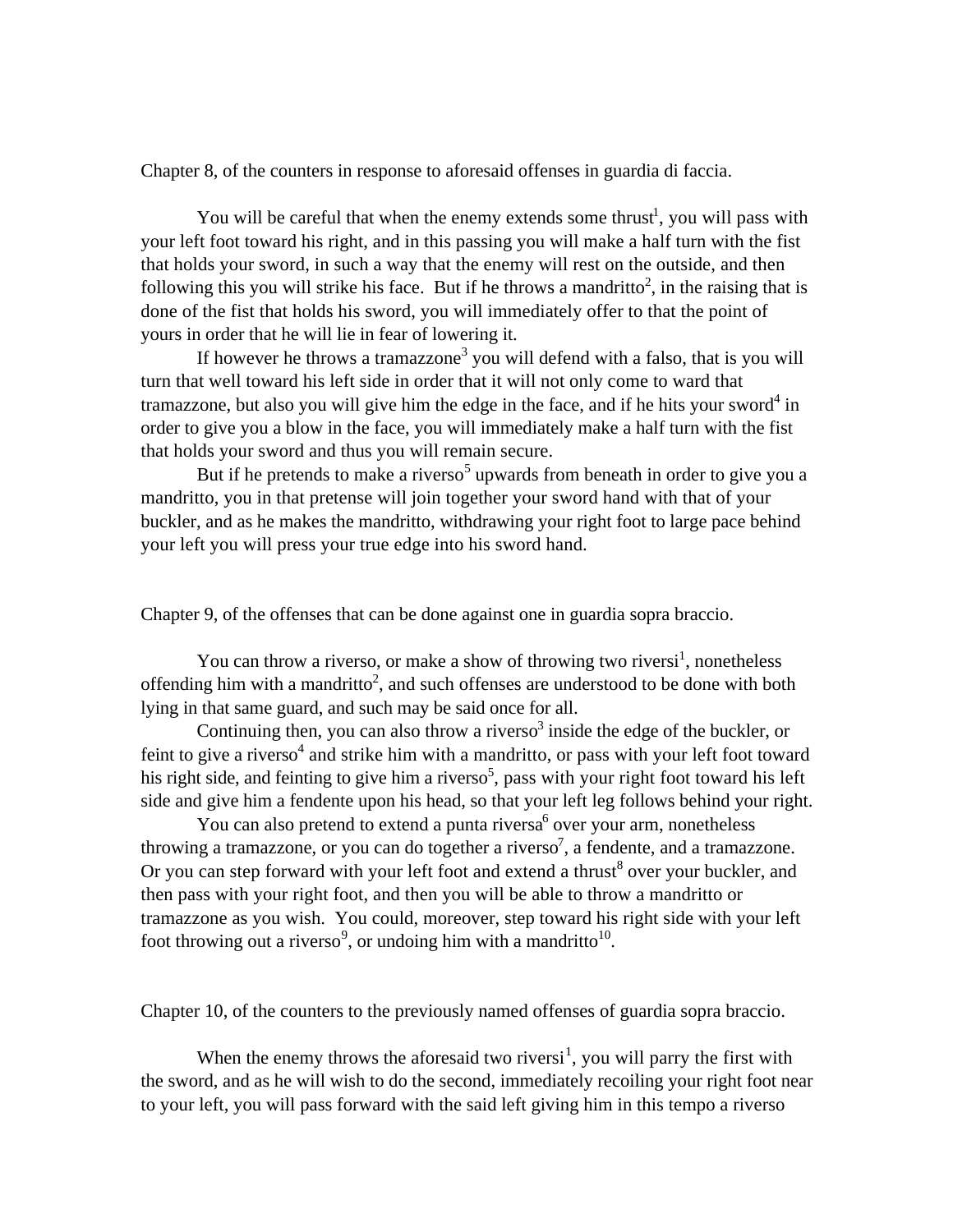driven out into his face; and if he pretends to do two riversi in order to give a mandritto<sup>2</sup>, you will throw your right foot behind your left, going with your sword into cingiara porta di ferro, and as he will want to strike with the mandritto, immediately returning your right foot forward and hitting that  $\langle$ i.e. his mandritto $>$  together with the false edge of your sword, you will strike him with a riverso.

But if he hits with a riverso<sup>3</sup> inside the rim of the buckler, you will turn a mandritto to his face. But if he makes a show of a riverso<sup>4</sup> in order to give you a mandritto, to such a show you will go into guardia di faccia; and as he throws in order to give you the aforesaid mandritto, you will make your sword a little lower, parrying that, and you will immediately pass your left foot toward his right side extending to him a riverso into his right temple, so that your right leg follows behind your left. But if he passes with the left foot in order to feint to give you a riverso<sup>5</sup>, you will immediately settle yourself with your sword into guardia di faccia, and as he passes toward your left side in order to give you a fendente, you will immediately strike his right temple diagonally with a riverso.

But if he extends a punta riversa<sup>6</sup>, you will ward it with the sword; and he throwing two tramazzoni<sup>\*</sup> at you, you will immediately go with your sword into guardia di testa and then you will ward those, striking him with a mandritto to the face. But if he throws a riverso<sup>7</sup>, you will turn him a thrust to the hand in the company of the buckler, and if he throws a fendente, you will parry that by going with your sword into guardia di testa. But if he turns the tramazzone, immediately stepping forward with your left foot into large pace, you will ward that with the buckler, giving him a stoccata to the flank, and removing yourself with a leap to the rear. But if he passes forward with his left foot and extends a thrust<sup>8</sup> over his arm toward your face, you will parry that with your sword. And as he passes with his right foot in order to give you a mandritto, while that blow has not yet reached you, in that moment you will give him a riverso in his right thigh. And when he throws two tramazzoni<sup>\*</sup> at you, you will ward them with your right foot forward and with your sword in guardia di testa, throwing a thrust to his face. But if he passes with his left foot toward your right side in order to give you a riverso<sup>9</sup> extended to your face, you will immediately turn a falso to his right temple, so that your buckler is a good defender of your head. And when he looses a mandritto<sup>10</sup>, you will immediately draw your right foot near your left, lifting together your sword arm into the air, blocking that, and then you will cast your right foot forward striking him with an answering mandritto to the head.

< \* note that these " two tramazzoni" were, in both cases, singular in Ch. 9>

Chapter 11, of the offenses that can be made against one who was in guardia di sotto braccio.

You can throw a riverso to the face<sup>1</sup>, or raise a falso<sup>2</sup>, throwing nonetheless a mandritto to the face. You could also throw a riverso<sup>3</sup> retreating backward with the left foot. Or extend a thrust<sup>4</sup> to the enemy's hand. Or with the left foot forward raise a falso<sup>5</sup>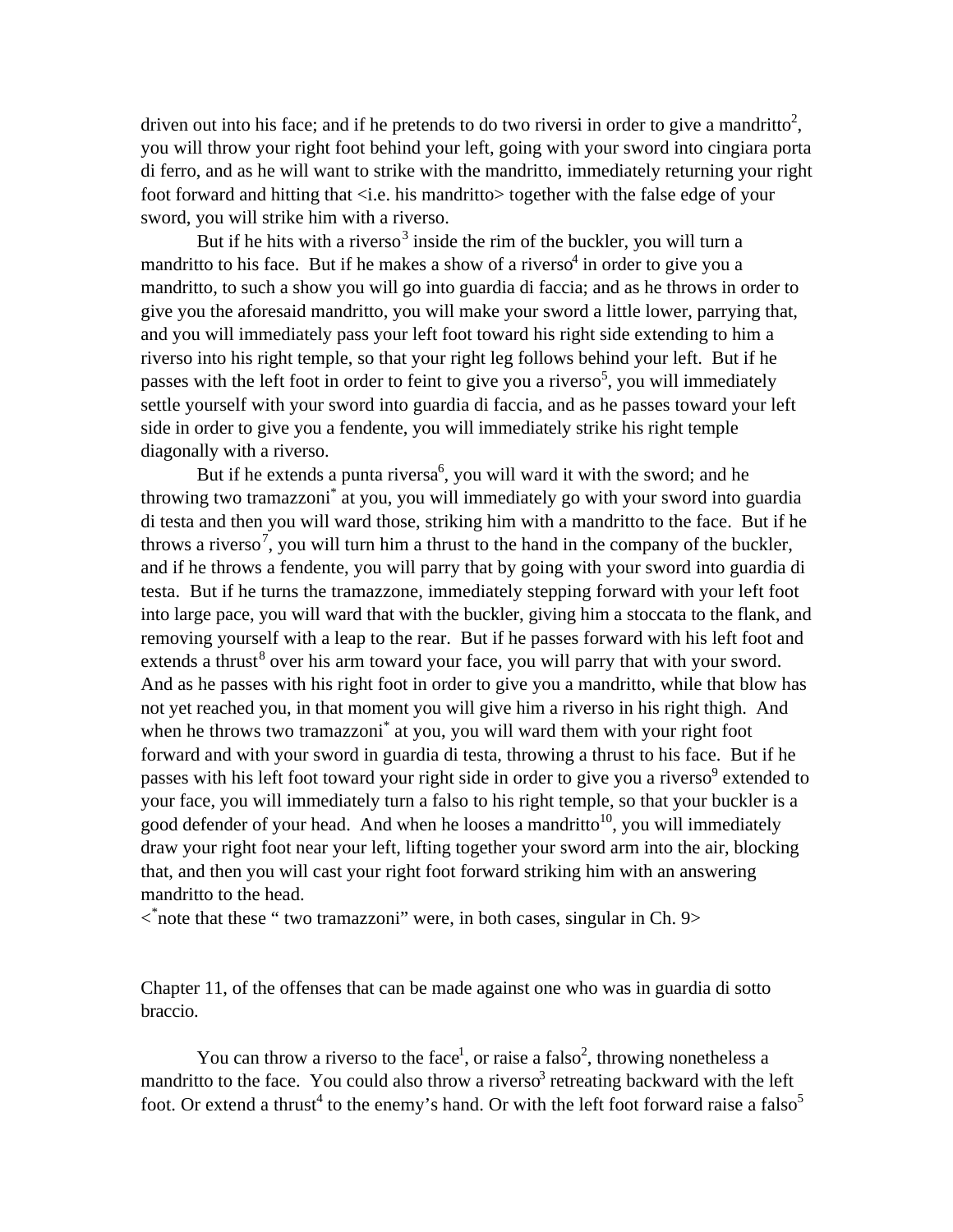into the air, and in this tempo extend a thrust in the gesture of a montante passing forward soon with your right foot and turning a tramazzone which falls into porta di ferro stretta.

Chapter 12, of the counters to the said offenses in guardia di sotto braccio.

As the enemy throws a riverso<sup>1</sup> to your face, you will pass forward with your left foot toward his right side throwing in that tempo a riverso at him toward his right temple. But if he makes a falso<sup>2</sup> with a following mandritto, you will raise the false edge of your sword against him, and during his throwing of the mandritto, casting your right foot behind your left in large pace you will give a mezzo mandritto to his sword, placing it  $\langle$ i.e. yours $>$  into cingiara porta di ferro, and then with your right foot you will immediately pass forward into large pace, pushing a thrust into the enemy's face, and throwing thereafter a mandritto into the shins of his legs. But if he throws a riverso<sup>3</sup> while retreating backwards, you will step forward with your left foot, therewith throwing a riverso to his face. And when he extends a thrust<sup>4</sup> toward your sword hand, promptly casting your right foot behind your left in large pace you will go with your sword into coda lunga alta, and if perchance he throws a falso<sup>5</sup> going into guardia alta, you will immediately go into the same guard, and while he wishes to stick a thrust in the gesture of a montante, withdrawing your right foot behind your left, you will go into cingiara porta di ferro, and if he throws a tramazzone, returning forward with your right foot into large pace, you will parry that with a falso, giving him a mandritto to the face.

## Chapter 13, of the offenses that can be made against the guardia di porta di ferro stretta.

You can turn a tramazzone<sup>1</sup>, or step forward with your left foot extending a thrust<sup>2</sup> to the face, and then pass forward with your right foot, turning two tramazzoni. You can also pretend to throw a tramazzone<sup>3</sup>, yet give him a riverso to his thigh. You could moreover extend a thrust<sup>4</sup> to his face, and passing forward with your left foot pretend to give him a riverso to the head, and give him thereby a mandritto to the head or to the leg as you wish. Or extend a thrust<sup>5</sup> with your left leg forward, and then stepping forward with your right foot into large pace, throw a riverso from low to high to his arms, and immediately thereafter you will turn a mandritto to his head or leg, and for your protection you will do a riverso to his sword hand, casting your right foot behind your left in large pace; and this is the parry of the last two blows.

Chapter 14, of the counters that can be made in the preceding porta di ferro stretta.

When the enemy wants to hit you with a tramazzone<sup>1</sup>, in the turning that he makes of his fist, you will turn a falso toward his left side, thereby shielding yourself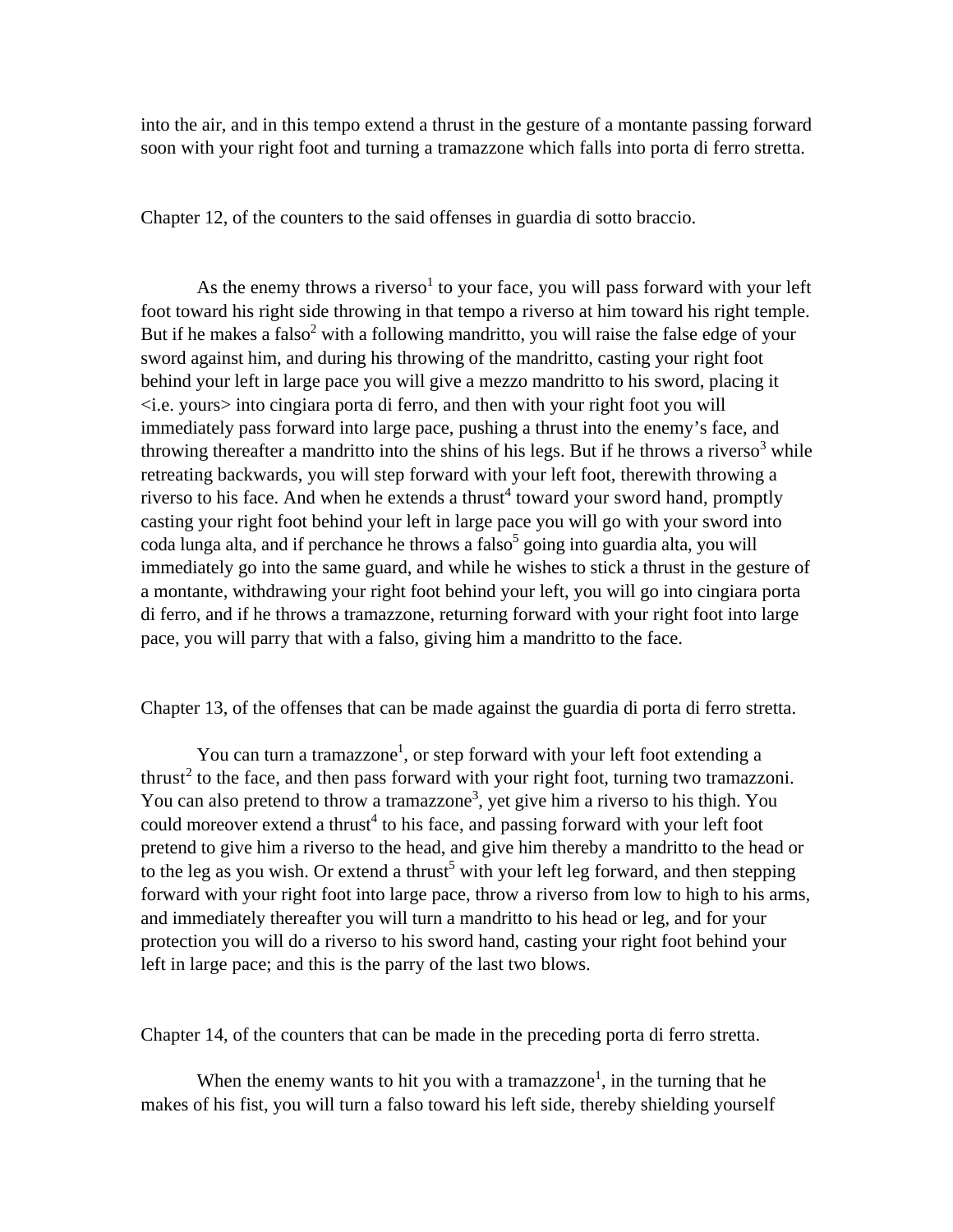from that, and throwing at him with the true edge in his face; but if he passes forward with his left foot to give you a thrust<sup>2</sup> in the face, you will hit such a thrust so as to end in guardia di faccia; and while he turns the trammazone, lowering your sword a little you will go into guardia di faccia, thereby shielding yourself from that with the true edge, and you will immediately pass into large pace toward his right side with your left foot, striking him in the right temple with a riverso in such a manner that your right leg follows behind your left. But if he pretends to give you a tramazzone<sup>3</sup>, you will go with your sword into guardia di faccia and as he throws the riverso to your thigh, immediately casting your right foot behind your left you will throw a riverso to his sword arm. But as he extends the thrust<sup>4</sup> with his left foot forward in order to strike you in the face, you will ward it with a falso; and if he pretends to do a riverso, against him you will make a half turn of your fist, and as the enemy turns a mandritto, you will, in opposition, throw a mezzo mandritto to the said fist; and when he extends a thrust<sup>5</sup> with his left foot in order to give it to you in the face, casting your right foot behind your left, and diagonally, you will go into cingiara porta di ferro. But if the enemy steps with his right foot making a riverso in order to strike you in the head with a mandritto, parrying his mandritto with a falso you will pass forward with your right foot, throwing an answering mandritto to his face.

Chapter 15, of the offenses against porta di ferro larga.

You can do a falso<sup>1</sup> and a riverso. Or raise a falso<sup>2</sup> and throw a mandritto to the face so that your left foot drives your foot forward. You can also throw two thrusts<sup>3</sup>; the one, passing with your left foot toward his right side, straight into his face; the other, passing thereafter toward his left side with your right foot, and withdrawing your hand back, you will extend the thrust into his flank, and so that you can more freely perform such a thrust, when you wish to perform it you will block his sword with your buckler, and in such a way that your left foot follows your right, and having done so, you will hit him in the head with a fendente.

You can also step forward with your right foot, and throw a riverso<sup>4</sup> to his head, or you can raise a falso<sup>5</sup> until in guardia di faccia, thereafter turning a tramazzone. You will also have the power to throw a falso<sup>6</sup> at him, into guardia alta. Or throw a penetrating thrust<sup>7</sup> at him, following it with a tramazzone.

Chapter 16, of the counters to the aforesaid offenses in guardia di porta di ferro larga.

When the enemy throws a falso<sup>1</sup> or riverso, the falso you will hit simultaneously with a falso, and in defense of the riverso, you will turn a mandritto to his left temple. And when he raises a falso<sup>2</sup>, throwing a mandritto, immediately pretending similarly to reach him with a falso you will draw your sword to yourself with your fist and extend a thrust to his face in that tempo in which the enemy will throw the mandritto, and then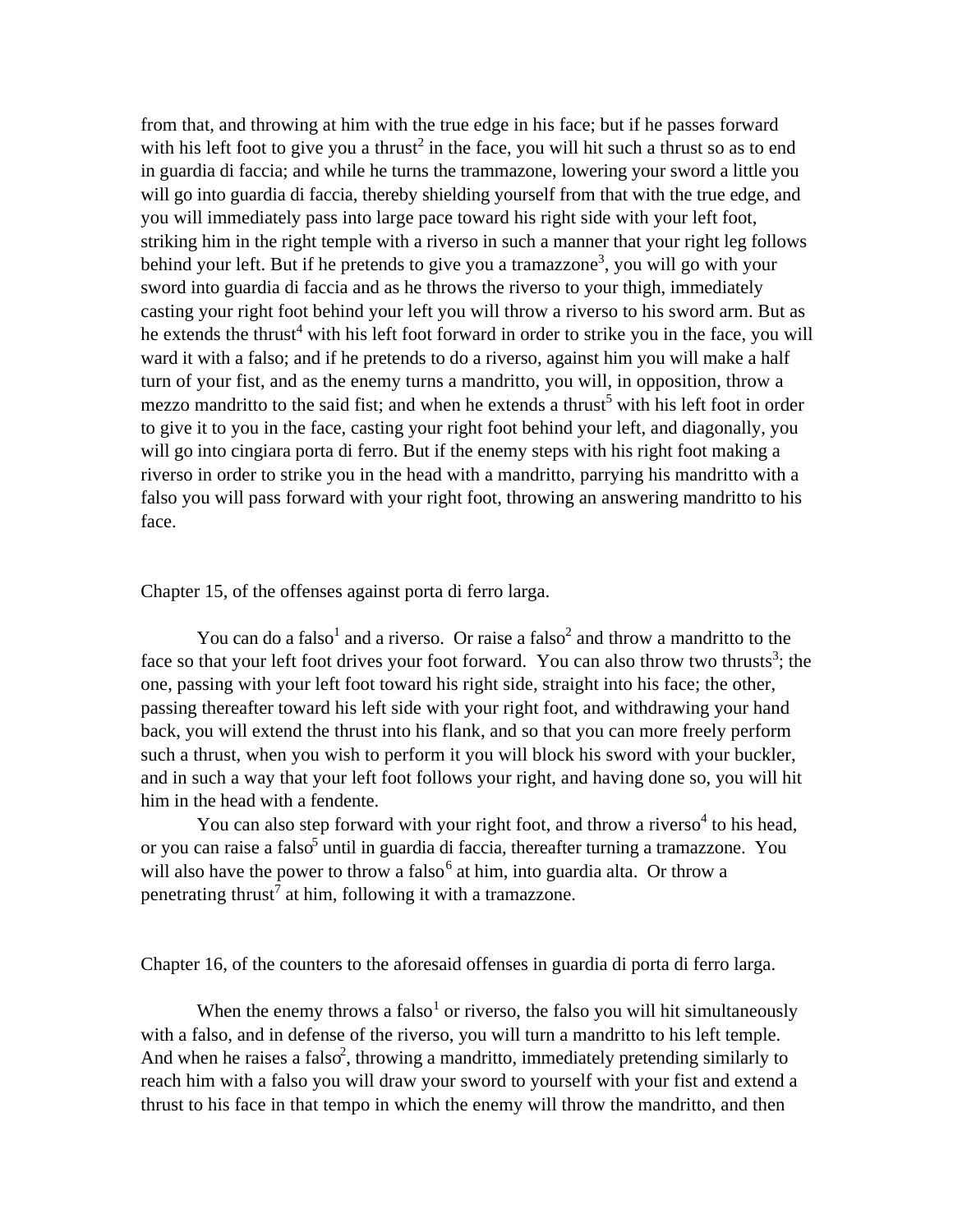with all speed you will step toward his right side with your left foot, throwing a riverso to his head. But if he throws two thrusts<sup>3</sup>, as he extends the first, you will immediately ward it with the false edge of your sword, and during the stepping that he will make with his right foot in order to give you the second, you will parry that with the true edge. And when he turns the fendente to your head, you will ward that in guardia di faccia, throwing a riverso to his thigh, and when<sup>\*</sup> he passes toward his right side with his left foot to give you a falso in the face, you will ward that with a falso.

But as he passes with his right foot to give you a riverso<sup>4</sup>, you will immediately go into guardia di testa, parrying that, and throwing thereafter a mandritto to his face or leg as you wish, and if he throws a falso<sup>5</sup> in order to strike you in the face, you will go with your sword into guardia di faccia, warding that. But if he turns the tramazzoni, you will go with your sword into guardia di faccia, and thereby will be safe. And when he throws a falso<sup>6</sup> that goes into guardia alta, avoiding that you will allow it to go into empty space, and when he throws the stoccata<sup>7</sup>, you will ward it with a falso, but if he throws the tramazzone, stepping with your left foot toward his right side you will throw a tramazzone to his sword arm so that your right leg follows your left. < \* this counter has no antecedent in Ch. 15>

Chapter 17, of the offenses that can be done against cingiara porta di ferro.

Being in cingiara porta di ferro, you can extend a thrust<sup>1</sup> to the face with your right foot <stepping> forward, and thereafter a mandritto<sup>a</sup> against your enemy who was also in such a guard, or after you have extended the thrust, you will throw a riverso<sup>b</sup> to his leg. Or, also having done the said thrust, you will be able to pass toward his right side with your left foot, and putting your buckler under his sword hand, you will throw a mandritto<sup>c</sup> to his leg so that your right foot follows your left. You could also extend two thrusts<sup>2</sup>, one with the right foot forward, promptly passing toward his right side with your left foot, and thereafter you will have withdrawn your fist somewhat toward yourself, and you will extend the other thrust into his face. You can moreover raise a falso<sup>3</sup> into guardia di faccia, passing forward with your right foot, and strike him with a mandritto. Or extend a thrust<sup>4</sup> followed by a tramazzone<sup>a</sup>, also with the right foot forward. Or, after you will have made the thrust, pretending to give him a riverso<sup>b</sup>, you will strike him with a mandritto. Or follow the said thrust with another penetrating thrust<sup>c</sup>, drawing your fist back in the making thereof.

Chapter 18, of the counters to the offenses of the aforesaid guardia cingiara porta di ferro.

As the enemy extends a thrust<sup>1</sup> with the right foot, you will parry that with a falso, and when he wants to strike you with a mandritto<sup>a</sup>, casting your left foot behind your right, you will give him a mezzo mandritto to his sword arm. But if he is extending you will ward that with the false edge, and as you see the riverso<sup>b</sup> approaching your face,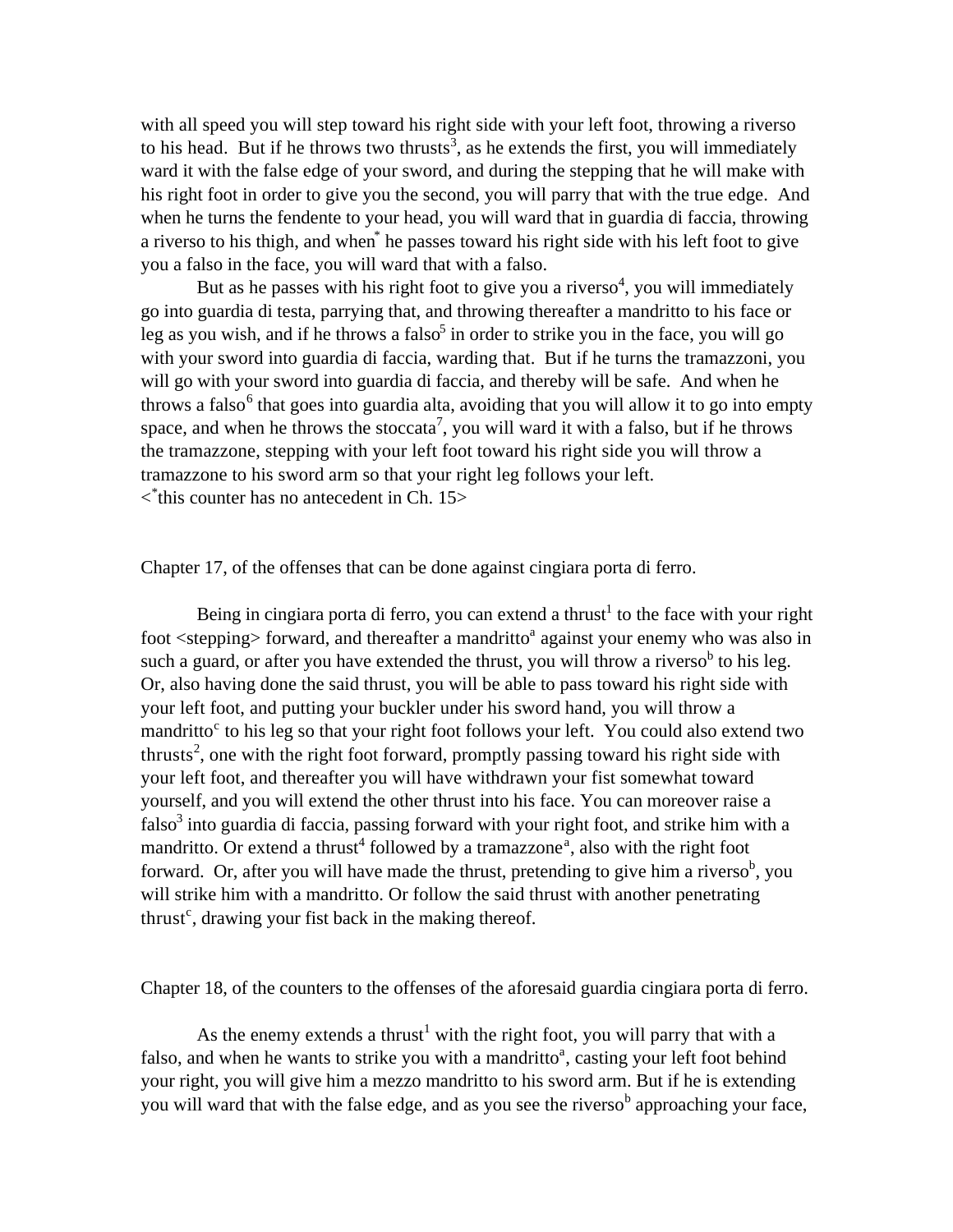passing forward with your right foot into guardia di testa you will protect yourself, striking him thereafter with a mandritto to the face. But if he extends the thrust with his right foot forward, passing also forward similarly with your right foot you will ward that with the false edge. But during the passing forward that he will make with his left foot in order to strike you in the leg in the traverse with a mandritto<sup>c</sup>, immediately casting your right foot behind your left you will strike him in the sword hand with a mezzo mandritto, and if he extends the two thrusts<sup>2</sup>, you will hit the first with the false edge, passing forward with your right foot, and the second with the true edge, stepping forward thereafter with your left foot, and striking him with a falso to the face. But if he raises the falso<sup>3</sup> in order to give you a mandritto, having his right foot forward, casting your left foot behind your right and going into porta di ferro larga, as he lets the mandritto fall toward your head, you will ward that with the false edge, giving him a mandritto to the face. But if he extends a thrust<sup>4</sup> with his right foot forward followed by a tramazzone, you will similarly shield yourself from that with the false edge, and when he turns the tramazzone<sup>a</sup>, you will recover yourself into guardia di faccia. And when he will wish to extend a thrust with his right leg forward, you will hit it with the false edge without stepping.

And when he wishes to pretend to throw a riverso<sup>b</sup>, passing forward with your right foot you will turn your true edge against such pretense. And he wishing to throw a mandritto to your head, you will go into guardia di testa defending yourself from that, and giving him a similar blow to the face. But if he extends a thrust to your face with his right foot forward, without moving your feet you will turn a tramazzone over that. And if he extends the penetrating thrust<sup>c</sup>, passing forward into large pace with your right foot you will ward that with the false edge, extending to him a good one to the face.

Chapter 19, of the offenses that would have to be done in coda lunga alta with the left foot forward.

You can step forward with your right foot and do a falso<sup>1</sup>, and a mandritto. Or passing also with the same foot do a falso<sup>2</sup> and pretend to do a mandritto, but rather throw a riverso at him. You can also, after you will have passed with the aforesaid foot, extend a thrust<sup>3</sup> and throw a mandritto. Or passing also with the same foot, throw a thrust<sup>4</sup> followed by a riverso.

As well, drawing your left foot near to your right, and next passing forward with your right, you can strike him with a fendente<sup>5</sup>. Or with your right foot <stepping> forward you can extend a thrust<sup>6</sup> followed by a tramazzone<sup>a</sup>. Or throwing such a thrust into his face with the aforesaid foot forward, you will be able to pass toward his right side with your left foot, and putting your buckler under his sword you will throw a mandritto<sup>b</sup> to this leg in such a manner that your left foot follows behind your right.

Chapter 20, of the counters that can be done to the aforesaid offenses of coda lunga alta.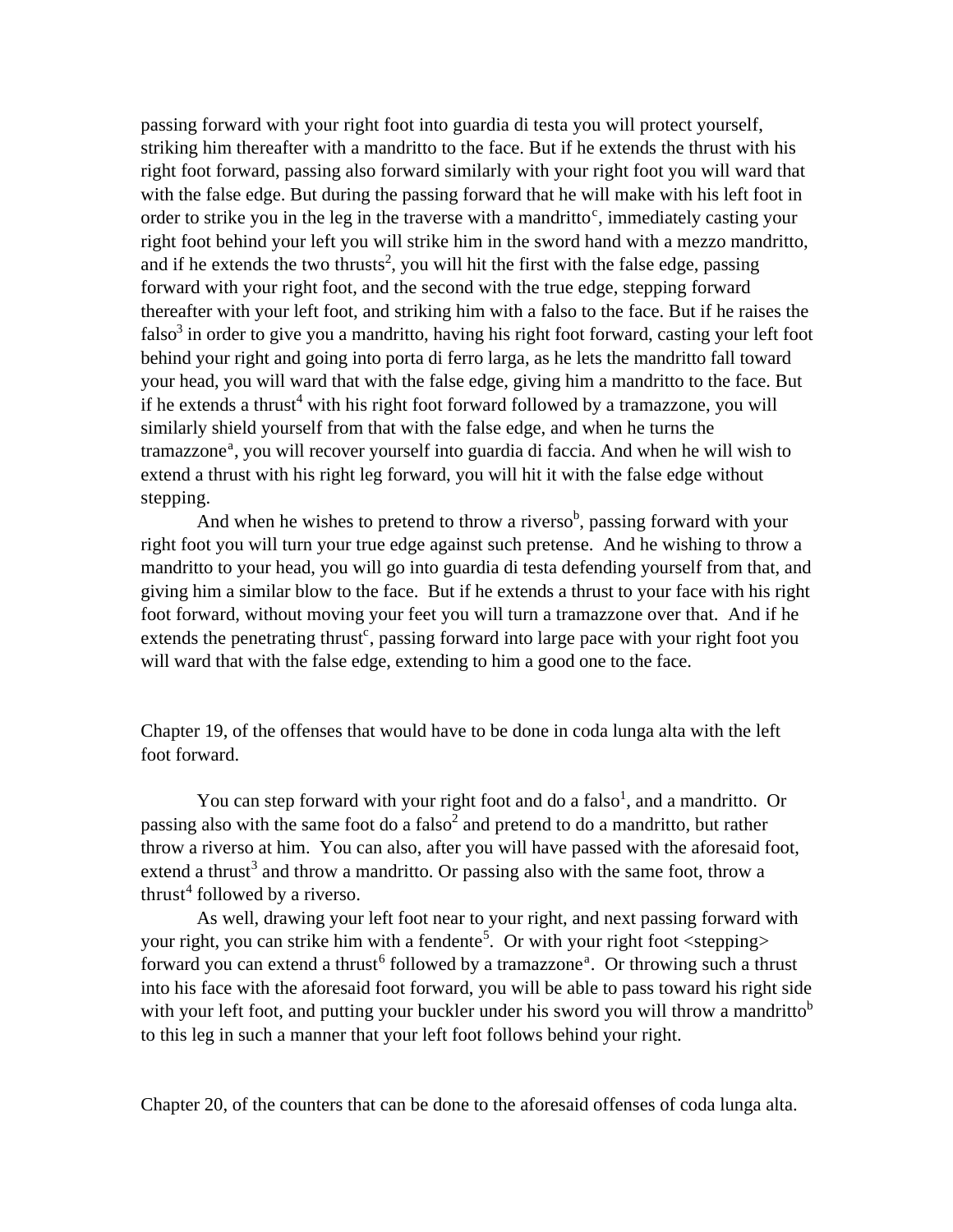When the enemy, passing forward with his right foot, will do a falso and a mandritto, without stepping you will assume cingiara porta di ferro, and when he will throw the mandritto, you will pass forward with your right foot, hitting that with the false edge, and immediately throw a mandritto to his face or leg as you wish. But when he does a falso<sup>2</sup> and pretends to do a mandritto, passing forward with your right foot you will go into guardia di faccia. And in the turning of a riverso that he makes to your right thigh, passing forward with your left foot, and turning your point toward the ground you will protect yourself, extending immediately thereafter a thrust to his face. And if he extends a thrust<sup>3</sup> with his right leg forward in order to give you a mandritto, as he extends the thrust you will pass forward with your right foot warding that with the true edge. And when he will wish to strike you with a mandritto, you will push a thrust into his face without moving your feet. But when he passes with the same right foot in order to extend a thrust<sup>4</sup> and turn a riverso, during the extension of the thrust that he makes, passing similarly with your right foot you will ward yourself from that with your true edge. And when he wants to throw a riverso to your leg, you will cast your right foot back to the right, striking him in his sword arm with a riverso. And when he makes a change of foot in order to give you a fendente<sup>5</sup>, you will immediately recover yourself into porta di ferro.

And as he passes with his right foot in order to strike you with a fendente, you will arrange yourself into guardia di testa, warding that and throwing a mandritto to his face or thigh as you wish. But if, with the same foot, he extends a thrust<sup>6</sup> in order to give you a tramazzone<sup>a</sup>, you will hit that with the false edge, and passing toward his left side with your right foot you will throw a mandritto to his head, so that your left foot must follow behind your right. But if he extends a thrust with the same foot forward, passing thereafter with his left foot in order to give you a mandritto to the leg, as he extends the thrust, you will hit it with the false edge of your sword. And when he wishes to pass in order to strike you with a mandritto<sup>b</sup>, casting your left foot to the rear you will hit him in his sword hand with a mezzo mandritto.

Chapter 21, of the offenses that can be done in coda lunga stretta, finding oneself with the right foot forward.

With the left foot  $\langle$  stepping> forward you will be able to extend a thrust<sup>1</sup>, and then passing with your right foot give him a mandritto<sup>a</sup>. Or, also making the aforesaid thrust, you can step forward with your right foot and turn a tramazzone<sup>b</sup>. Or, after you will have extended the said thrust, passing forward with your right foot, you will pretend to give him a mandritto<sup>c</sup>, striking him nonetheless with a riverso to the face or the leg. You will also be able, after the said thrust is extended, to pass forward with your right foot, throwing a fendente<sup>d</sup> to his head.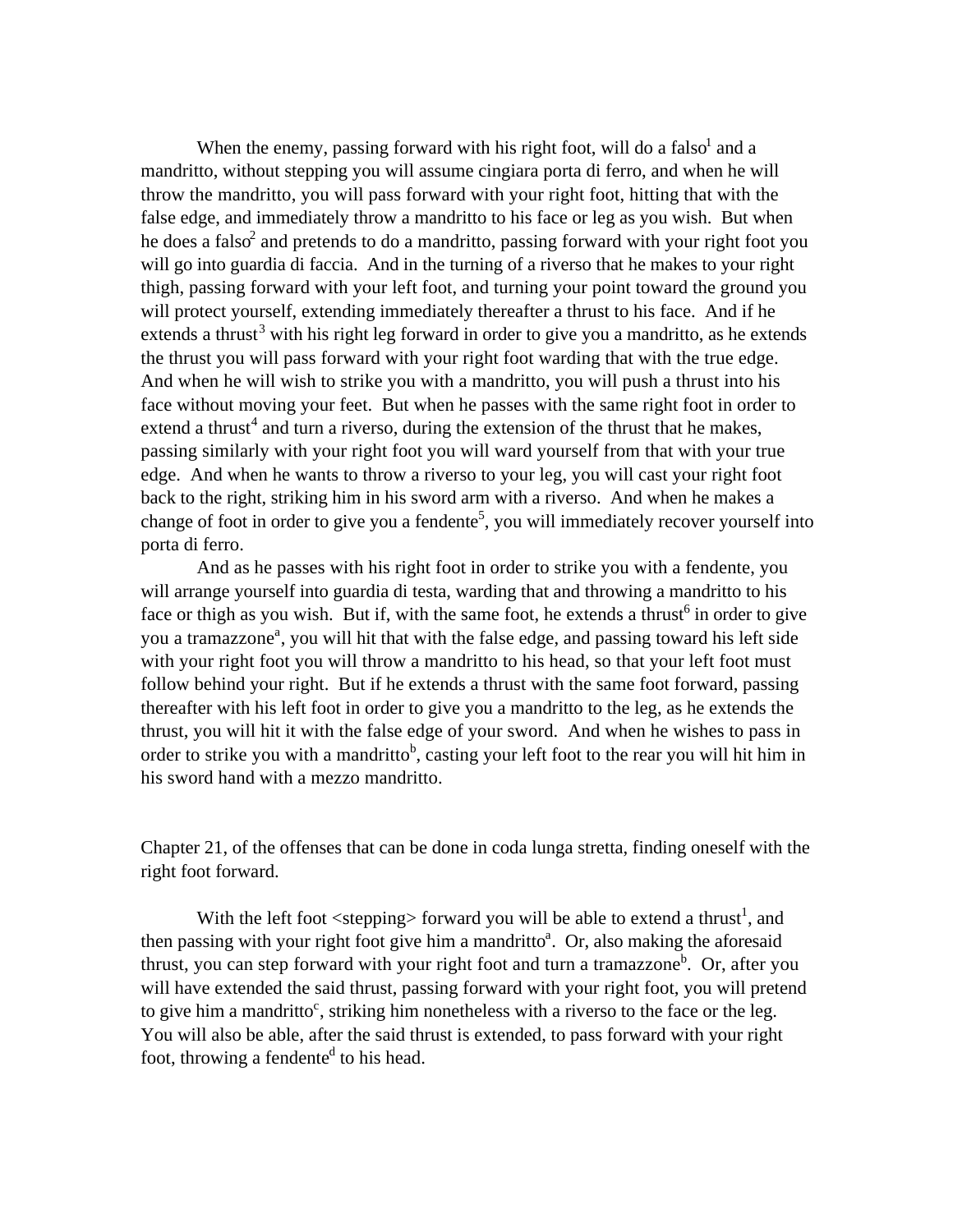Chapter 22, of the counters that can be done in coda lunga stretta, with the right foot forward.

As he extends the thrust<sup>1</sup> with his left foot forward for the reason of striking you with a mandritto, you will hit it with the false edge. And wanting to offend you with the mandritto<sup>a</sup>, you will strike his sword hand with a mezzo mandritto without stepping. But if after he has extended the aforesaid thrust he wants to give you a tramazzone<sup>b</sup>, you will block that with your true edge, and thereafter in order to be safe from the tramazzone you will settle yourself into guardia di faccia without moving your foot. And if after the previously named thrust he pretends to throw a mandritto<sup>c</sup>, but throws a riverso instead, for defense from the thrust, in the manner of your enemy you will extend a similar one, so that both swords encounter each other by their true edges, and for the warding of the mandritto, without any movement you will assume the guardia di faccia. And in the riverso that he makes to your face, making a half turn of your hand you will hit that, throwing a mandritto to his leg or face. But if the aforesaid riverso comes to your leg, immediately going forward toward his right side with your left foot you will extend a thrust to his face, letting your right foot go behind to the left. And if, after the thrust, he wants to strike you in the head with a fendente<sup>d</sup>, in order to ward yourself from the thrust you will hit his sword hand with a mezzo mandritto, and for defense from the fendente you will immediately go into guardia di testa, and thus protected, in response you will give him a mandritto to the face or legs as you wish.

#### BOOK TWO

The ten famous guards and the offenses that can originate from them being sufficiently treated of in the above book, in this following one it appears to me that you would diligently wish for speech offering instruction in the sword and small buckler, in three masterful plays, or assaults; and as much as the students should be grateful, so should the body, legs, and hands gaily and freely render thanks; nor is it to be marveled at a bit, why I say "the legs", for one who will not take delight in stepping in tempo and in the way of which we will teach, and have taught, will never be able to report of grace nor victory from the play; indeed not, because of such ornament as are rich clothes to the charming and beautiful Nymphs that cavort on Mt. Menalo or in the Lyceum, such is the grace imparted to the blows of the glittering sword, to which, when deprived of laudable footsteps, such disgrace is brought, that it were as if serene night were widowed of the twinkling stars; and how can the candidate be victorious, where genteel grace is lacking? Accordingly neither will we reasonably hold one to have won if he triumphs through luck, and if a crude peasant has thrown unruly blows at him, neither will he have lost who has done his duty; it is a thing more praiseworthy, according to men of understanding, to lose graciously than to win through luck, devoid of any grace, as in vile disgrace sometimes fortunate luck does hold the place; thus always in overbearing grace does the longed for victory reside, because one concludes that the gracious man can never lose,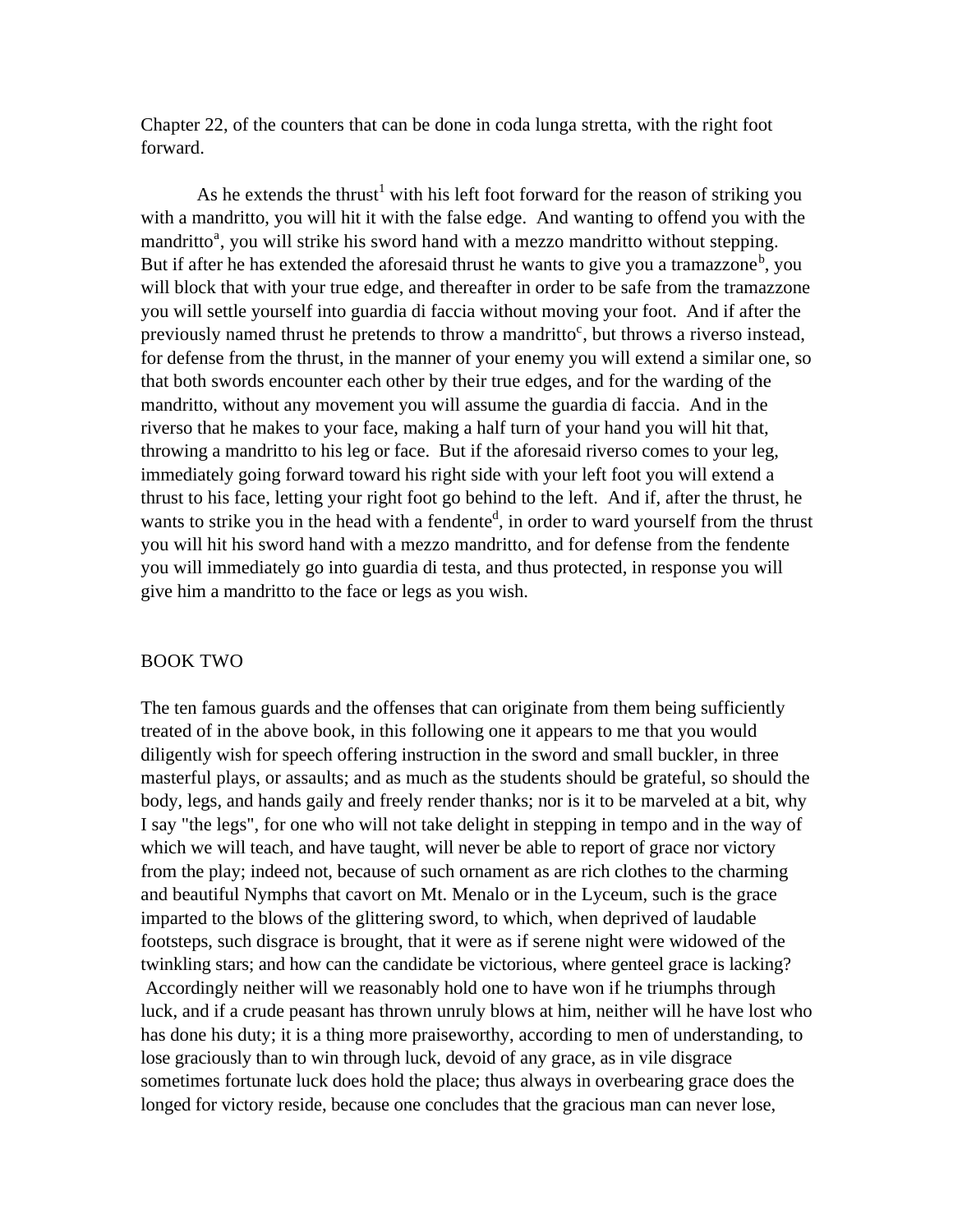although through misfortune he were struck. But before we begin to speak of the proposition, we will teach how to come to the play, not only so that good players are made apt in attacking and defending, but moreover to give good form to their blows, interposed with smooth motions of their bodies.

#### THE FIRST ASSAULT

Firstly, opposite your enemy, you will place yourself at one end of the hall or of some other spacious field, arranging your body over your legs, and your sword and buckler in your hands, in such a manner that each movement, each act, each gesture is full of grace. And wanting to come towards your enemy, you will pass diagonally toward your right side with your right foot, and in such passage you will give a blow with your false edge to the dome of your buckler, putting your sword into guardia alta, and your buckler must lie toward your face in the manner of a mirror, and passing forward thereafter with your left foot, you will touch your buckler again, arranging your sword into guardia di testa, the buckler falling along your left thigh, and then you will step forward with your right foot, lifting your sword into guardia alta, and then passing with your left foot you will do a montante followed by an over-arm mandritto <i.e. a mandritto that goes over your own left arm>. Then you will go with your sword into guardia di testa, and stepping forward with your right foot you will touch the dome of your buckler with the false edge, and you will do a montante that rises into guardia alta, and after that you will embellish the play, which is done by sending forth first your right foot, then your left, and cutting the edge of your buckler with a fendente so that having done this the sword must fall and immediately reascend to the rear into guardia alta. And drawing your left foot near your right, you will subsequently retouch your buckler and then you will step forward with your left foot into large pace, replacing your sword into guardia di testa. Then, passing forward similarly with your right, you will hit the dome with a falso, and do a montante into guardia alta, throwing your right foot alongside your left, so that the buckler guards your head well, and thus far to this point is contained the fashion whereby you must come to find your enemy. And do not forget, reader, such embellishment of play, because in more places in the present assault we will refer to it without redescribing it.

But when you will be already near your enemy the blows will no more be committed to the wind. You will pass forward with your right foot into large pace, throwing a mandritto to his head that goes over-arm, and return a riverso making your sword fall into coda lunga stretta. Then you will make your buckler a good defender of your head, immediately returning a montante that goes into guardia alta, where it will behoove you to throw your right foot along your left. And then, passing with your right foot, you will throw a fendente that ends in guardia di faccia, and you will thereafter pass with your left foot toward your right side, in which tempo you will throw a tramazzone falling into cingiara porta di ferro. And you will oppose your buckler to your head. Then passing with your right foot into large pace, you will make a falso traversale to your enemy's face, so that your sword subsequently rises into guardia alta, throwing an overarm mandritto to the head or face, and retiring your right foot near your left; and then you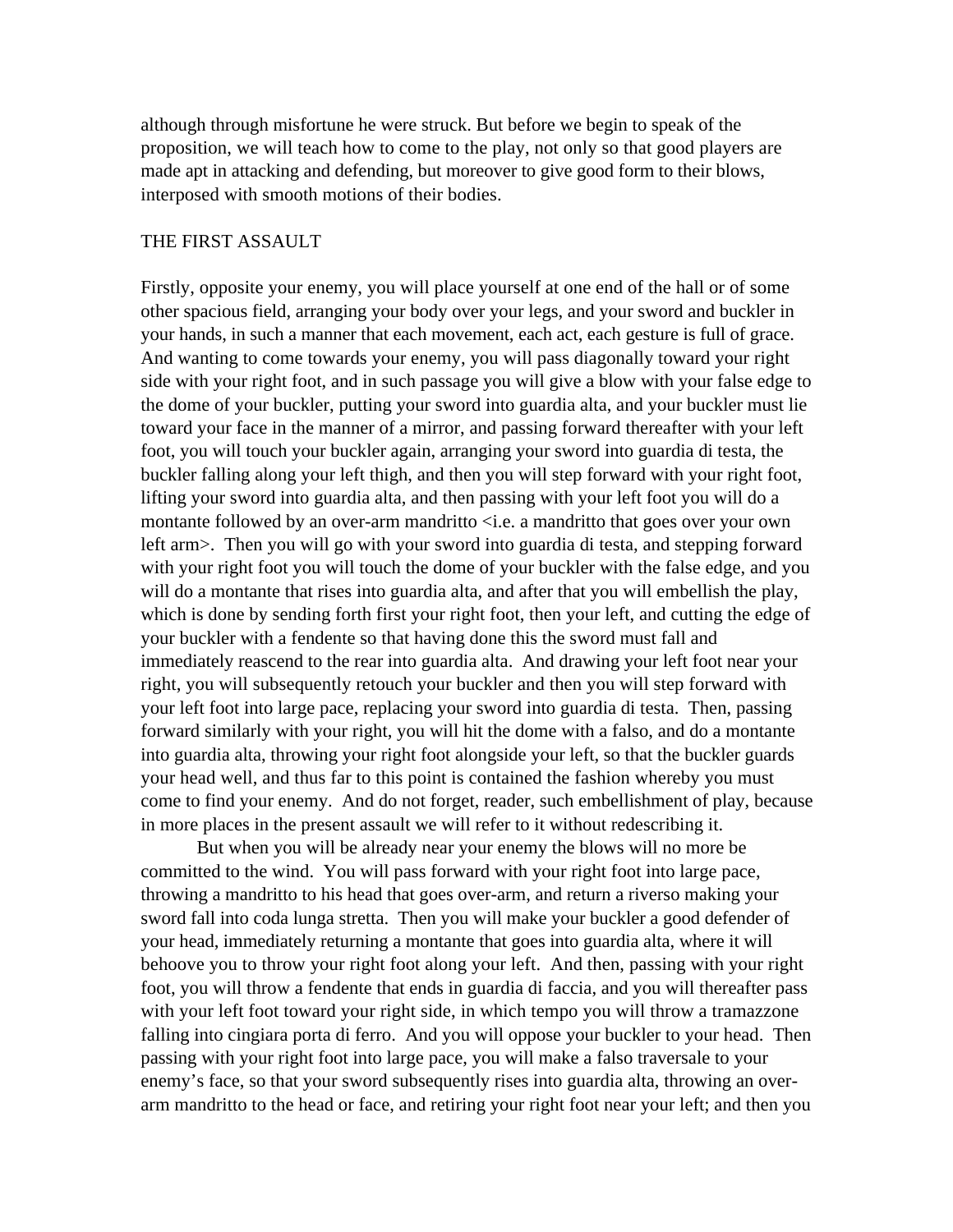will pass again with your right foot into large pace, casting your sword fist high and throwing a mandritto to the face, which goes under-arm. Then redraw your right foot even with your left, making your buckler good. And then, stepping forward similarly with your right you will do a falso that ends in guardia di faccia, followed by two tramazzoni, so that the last will have its finish in porta di ferro stretta. And from here, throwing your right foot to the left, you will do a montante into guardia alta, and thus done, embellish the play as has been instructed above.

Then passing forward with your right, you will throw an over-arm mandritto, and the right foot near the left. Then you will return forward with the same right, making two riversi, one to the face, and the other to the thigh, and letting go an overhand stoccata that goes over-arm, you will withdraw your right foot near your left. Then you will step with your left foot, extending a punta riversa into your enemy's face. Then with your right foot forward in large pace you will throw a riverso from low to high, and you will immediately turn a falso to the left temple, and thrust thereafter a riverso stuck in the right side of the face. And you will immediately cast your right foot in large pace behind your left, and you will throw a mandritto to end in guardia di faccia. Then you will make a half turn of your hand so that your sword lies in coda lunga alta, making your buckler a good defender of your head. Then you will draw your left foot near your right, and pass forward thereafter with your right, extending a thrust to his face, followed by a riverso to the thigh, and this done, your sword must fall into coda lunga stretta. Then you will pass forward with the left foot, extending a thrust to the face, and crossing forward afterwards with your right foot, you will therewith turn a tramazzone to the head that falls into porta di ferro stretta, defending your head well with your buckler; afterwards you will do a montante, reducing your sword into guardia alta and throwing your right foot alongside your left, and here you will embellish the play in the already described fashion.

And then you will throw an over-arm mandritto with your right foot forward, and having done the blow, you will retire it even with your left. Then you will pass forward with the same right, throwing a stoccata riversa to the face, and immediately stepping toward his right side with your left foot, you will turn a tramazzone to the face, and then crossing forward with your right foot, you will turn another tramazzone, also to the face, and thereafter a thrust, accompanied with your buckler into guardia di faccia. Then you will turn the third tramazzone to the head, which falls into porta di ferro stretta, and you will do a montante into guardia alta, drawing your right foot near your left, and (here as above) you will embellish the play. Which done, you will make a close to the half sword, that is, you will step forward with your right foot into large pace, throwing a mandritto below your arm, and then reducing your right foot even with your left, and thereafter you will return to large pace with the right foot forward, making a traversed falso to finish in guardia di faccia. Then passing similarly with your left, you will make a half turn of your fist followed by a thrust, which you must thrust into the face, and then you will cross toward his left side with your right foot, therewith pretending to give him a mandritto to his left side, in which tempo your right leg must return to the rear, extending a riverso to the right temple and then similarly retiring the left you will strike the enemy with a mezzo mandritto which goes into guardia di faccia. Following which, you will put your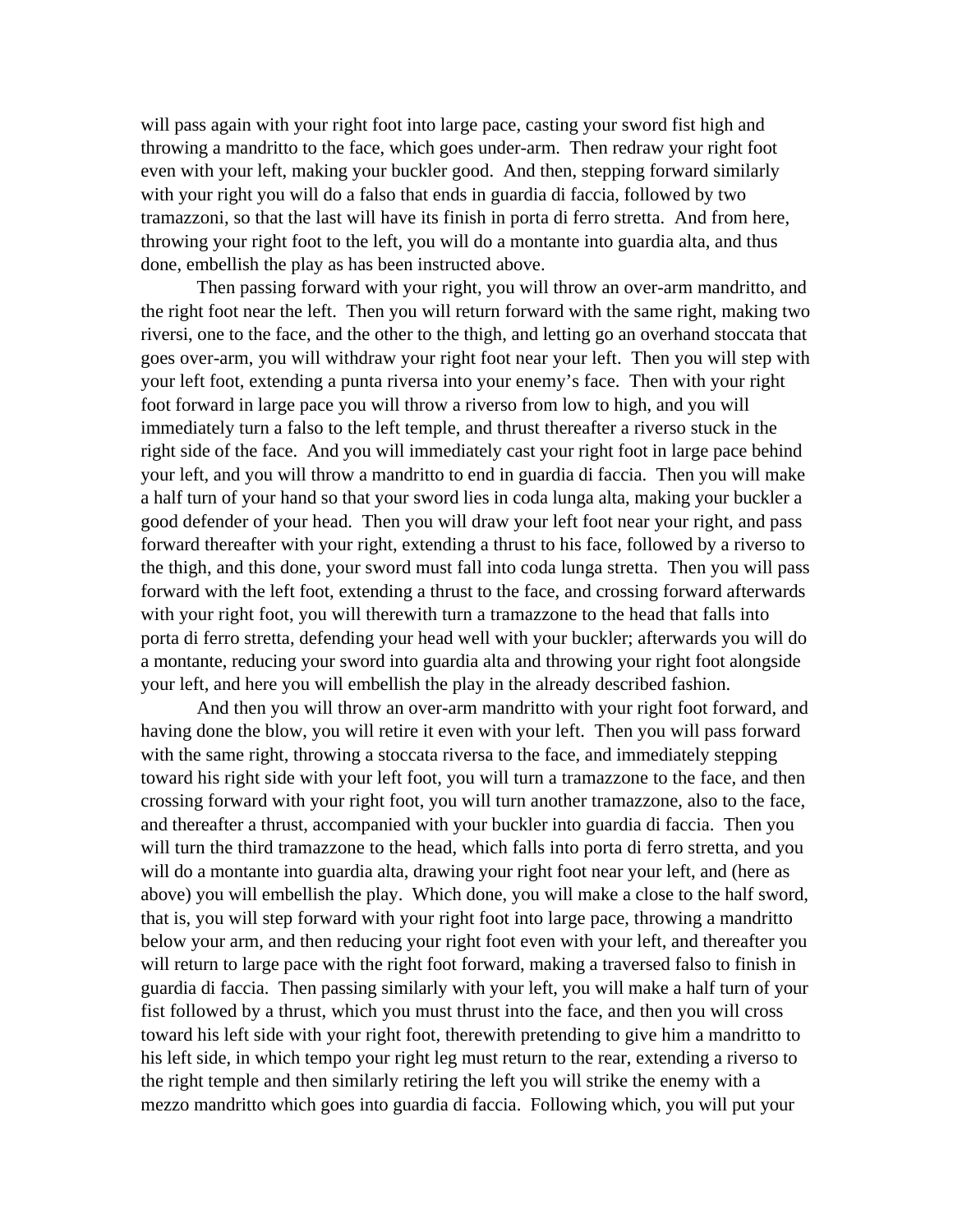right foot alongside your left, settling yourself into guardia alta, from whence you will render the play beautiful as is described above.

And having thus furnished the play, you will make a withdrawal back no less beautiful than the coming to play which was done in the first part of the present assault, which you will do by returning your right foot to the rear in such a way that it goes behind the left, and in that tempo you will throw an under-arm mandritto; then similarly returning your left to the rear you will execute a montante from your left side so that your sword rises into guardia alta, then you will execute another montante, from your right side, returning your sword into guardia alta and drawing your right foot likewise near your left. Then you will throw an under-arm mandritto, retiring back with your right foot, and then you will make a half turn of your body toward your right side, and in this turning your sword must go out from under your arm, turning it once about the upper part of your head so that the sword will lie in the guardia di Alicorno <unicorn>, that is, with the fist high and the point aimed at the ground. Then you will cast your left foot back into large pace, extending a thrust from low to high, risen into guardia alta, and drawing your right foot even with your left, and thus will you be returned whence you began.

#### THE SECOND ASSAULT

It must already be plain to the reader of the previously described first assault, that each of them is divided into three parts. The first has the fashion of coming to the play. The second, of the playing. The third, of returning from the play; and as the second has the offensive blows, thus do the first and the third have the fanciful and the playful. Beginning, therefore, the second assault at its first part, which is going to the play, I say that similarly you will settle yourself in one corner of the room as you did in your previous graceful arrangement, and you will cross toward your right side with your right foot, striking the dome of your buckler with the false edge, and raising your sword into guardia alta, so that your buckler is turned toward your face in the manner of a mirror, and thence you will pass forward with your left foot into large pace, making a great leap toward your enemy, in which tempo your sword must make a tramazzone into porta di ferro stretta, and thus you will abide with your feet even. Then you will immediately cross forward with your right foot into large pace, making a montante into guardia alta, and here you will embellish the play, not in the fashion in which you did in the first assault, for each of these three assaults has separated its embellishment, which it pleases us to name thus, and for the entirety of the play in which it is found, from the beginning, it is licit to speak of again.

The embellishing of this second assault will be, accordingly, that cutting with a fendente to the edge of your buckler which falls into cingiara porta di ferro, and throwing the right foot to the rear in the same tempo, you will retreat with your left foot behind your right, and therewith you will strike the dome of your buckler. Then you will do a montante that ends in guardia alta, drawing your right foot even with your left.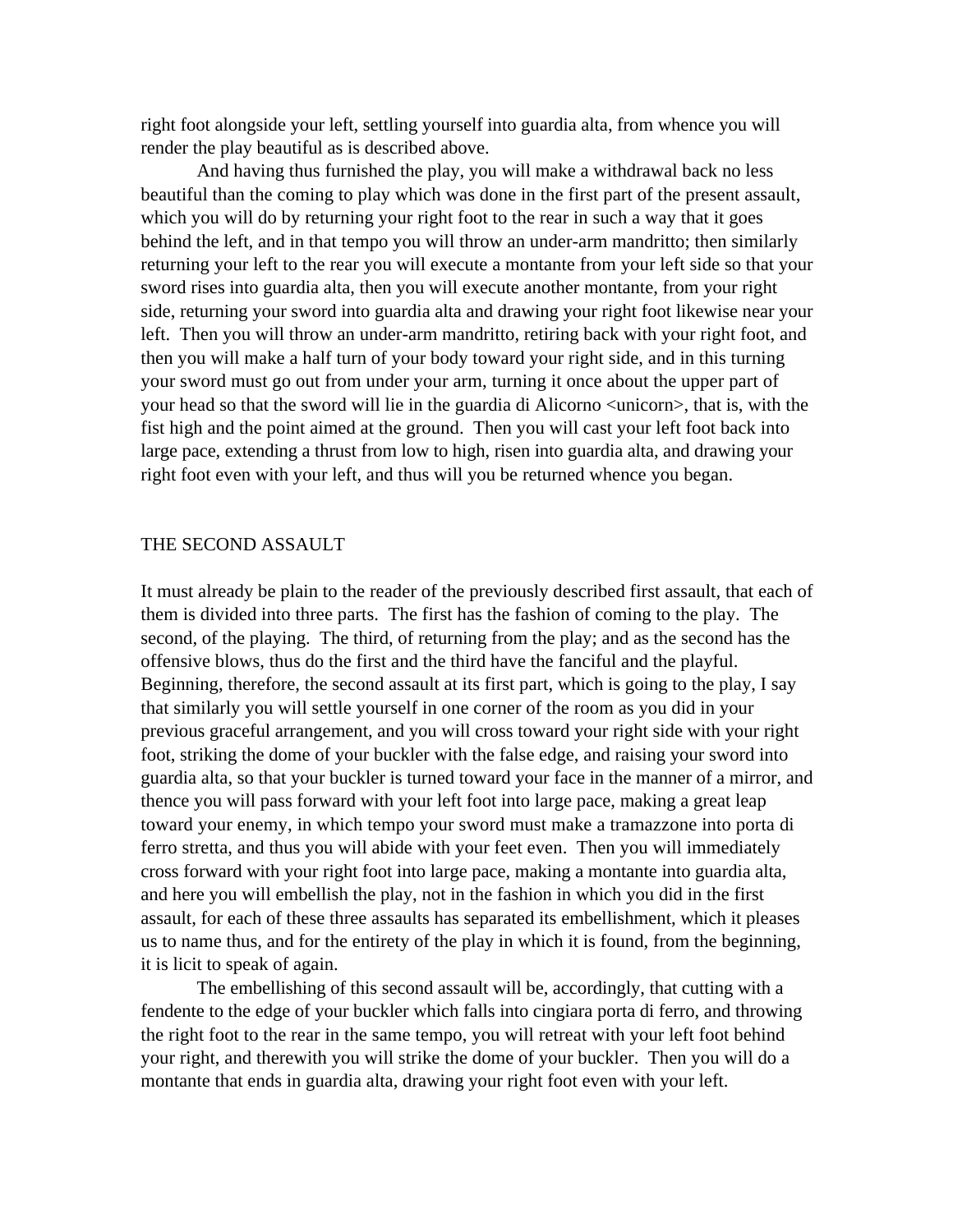Then, wanting at last to assault your enemy, you will lead your left foot forward into large pace, throwing a thrust in the gesture of a montante, which goes to end in the face of the enemy, and immediately passing forward with the right foot again into large pace, you will throw a penetrating riverso to the face, redoubling two tramazzoni to the head, so that the last falls into porta di ferro stretta, and you will immediately do a montante into guardia alta, drawing your right foot near your left, and then passing forward with your right foot you will throw an over-arm mandritto, recoiling similarly your right foot near your left. Then stepping forward with your left, you will do a mezzo riverso to end in guardia di faccia. And pretending to do another riverso, you will carry your right foot forward, giving him moreover a show as if to strike him in the head with a mandritto, and during this show, crossing with your left foot you will stick him in the face with a thrust in the gesture of a montante. Then, with the right foot forward, you will throw a riverso from low to high, and a mandritto going over your arm, and thereafter casting your right foot behind your left you will deliver a riverso to his sword hand, so that your buckler is a good defender of your head, and that your sword is taken into coda lunga <alta >. Then with your left foot forward you will settle yourself with your sword in guardia di testa, and then passing with your right foot toward his left side, you will throw a fendente to his head, in which tempo your left leg must follow behind your right. Then you will recover your sword into porta di ferro stretta, going thereafter into guardia di faccia, and from here you will guide your left forward toward his left side, so that your right leg follows behind your left, and having done this you will throw a riverso to his face. Then you will extend a stoccata, lifting yourself gracefully with a hop backwards, and passing forward from here with your right you will do a montante into guardia alta, and will draw your right foot behind your left, which, having done, you will then embellish the play in the fashion described a little above.

And resuming the play with your right foot forward you will throw a fendente to end in guardia di faccia, recoiling your right foot even with your left, and then with your left forward you will throw a tramazzone to the head, and placing your right forward thereafter, you will make a show of turning another tramazzone, but you will strike his leg opposite you with a mandritto instead, so that your sword goes under your arm, and your buckler to the defense of your head. Then you will throw a riverso from low to high to your enemy's hand, hopping gaily back so that after finishing the leap you will find yourself with even feet in coda lunga alta. Then crossing forward with your right you will do a montante into guardia alta. Then throwing a tramazzone into porta di ferro larga, entirely uncovered, you will remain alert, so that if perchance your enemy wants to strike you in the head, immediately casting your left foot forward and letting your sword go into coda lunga <alta> you will take the said blow with your buckler, and you will respond to him with a falso across his left temple in such a way that your sword goes under your arm. Casting thereafter your left foot behind your right you will throw a riverso to his face, falling into coda lunga so that your head is well guarded by your buckler. Then, with your right foot retired to the rear, you will extend a thrust to his face, and then returning forward with the same right foot you will redouble two tramazzoni upon each other, of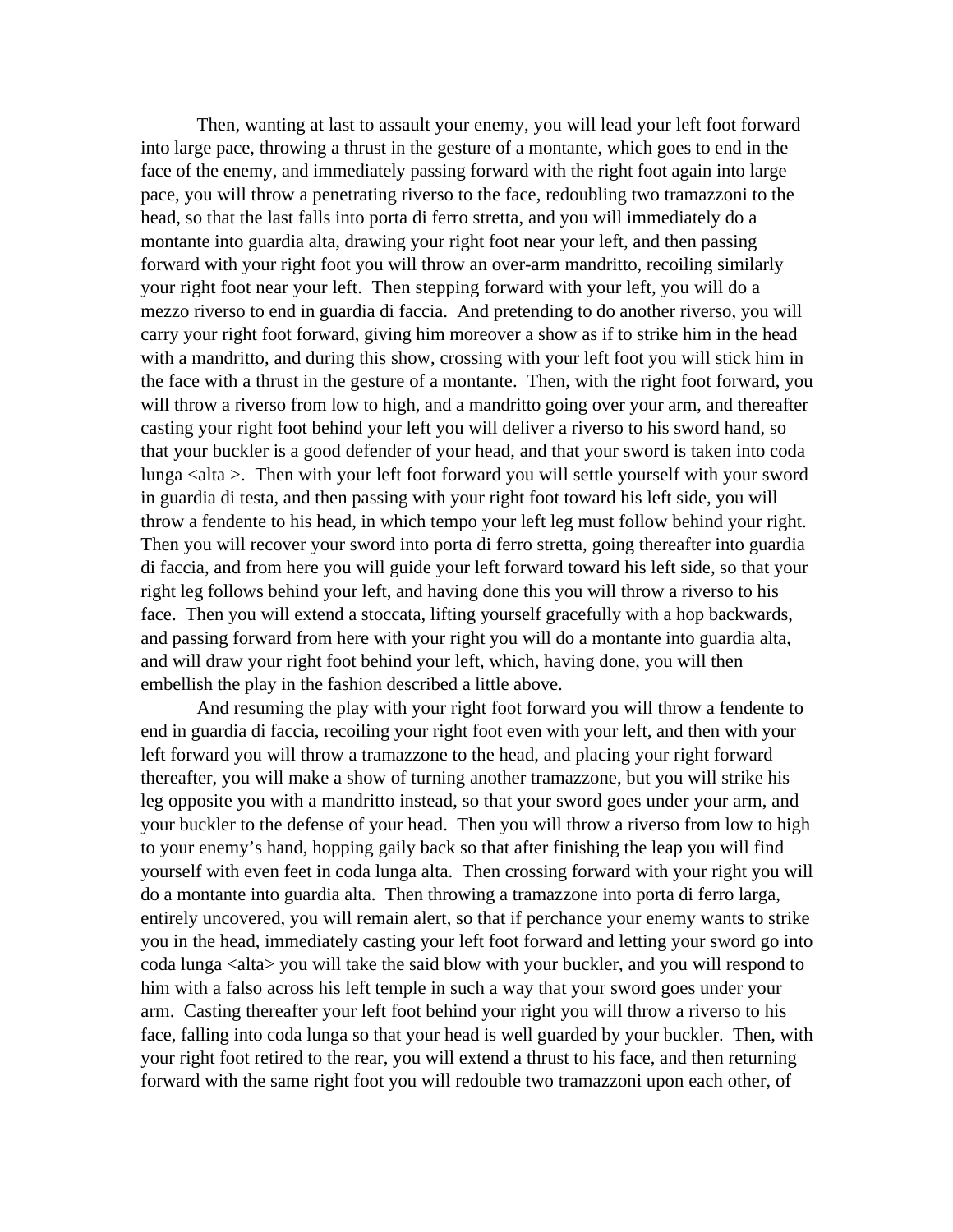which the last falls into porta di ferro stretta, following with a montante into guardia alta, and here for the third time you will embellish the play in the aforesaid fashion.

Crossing forward with your right next, you will cut a tramazzone fallen into porta di ferro larga. And you will cause your apposed buckler to guard your head well. Then drawing your left foot near your right you will do a falso from low to high going into guardia di faccia. And casting your right foot immediately forward, you will throw a mandritto traversale to the face so that your sword falls into porta di ferro <not specified>. You will then go into guardia di testa with your sword, and will throw a mandritto to his leg, going under your arm, and immediately recoiling your right foot to the rear, you will throw a riverso to his sword hand in such fashion that it falls into coda lunga, and stepping forward from here with your right, you will extend a thrust to his face, and as he raises his sword to block that, you will immediately place your buckler under that, and in that tempo you will pass toward his right side with your left foot, giving him a mandritto to the leg, and making your right foot then immediately follow behind your left, and thereafter retiring your left behind your right into large pace, you will make a half turn of your hand, so that your sword is finally reposed into coda lunga stretta. Then you will extend a thrust to the face without moving your feet, and immediately after having done this, you will step toward his right side with your left foot, throwing a riverso to his right temple so that thereafter your right foot follows behind your left, and that your buckler is a good guardian of your head. Then you will extend a stoccata into your enemy's face, lifting yourself to the rear with an easy leap, causing your sword to be reduced into coda lunga alta.

Passing forward then with your right foot, you will extend another thrust to the face. Pretending to strike him in the head with a mandritto, nonetheless you will strike him across the right temple with a riverso, dropping your sword into coda lunga. Then you will throw a falso traversale to the sword hand, that goes over-arm, and raising the sword hand into the air, you will throw a mandritto to the face going under-arm. Then immediately drawing your right foot back you will strike his sword hand with a riverso. Then stepping forward with the right foot you will extend a thrust to the face, and pretending to throw a riverso to the face, you will give him a mandritto across the left temple, reducing your sword into porta di ferro stretta, where you will shield your head well with your buckler. Then withdrawing your right foot back you will make a half turn of your fist, recovering your sword into coda lunga stretta, and here cutting the enemy's hand with a mezzo mandritto falling into cingiara porta di ferro without moving your feet, thereafter you will step forward with your right foot and will extend a thrust to the face, redoubling two tramazzoni to the head, and making your buckler good, and then you will do a montante into guardia alta, retiring your right foot even with your left. Having furnished such, you will embellish the play in the fashion already described above thrice.

Then making a close to the half sword, which is done by throwing a tramazzone that falls into porta di ferro larga, you will immediately advance your left foot forward, extending a thrust to the right side of the face, and as he raises in order to protect himself from the said thrust, taking his sword to the inside with your left hand, you will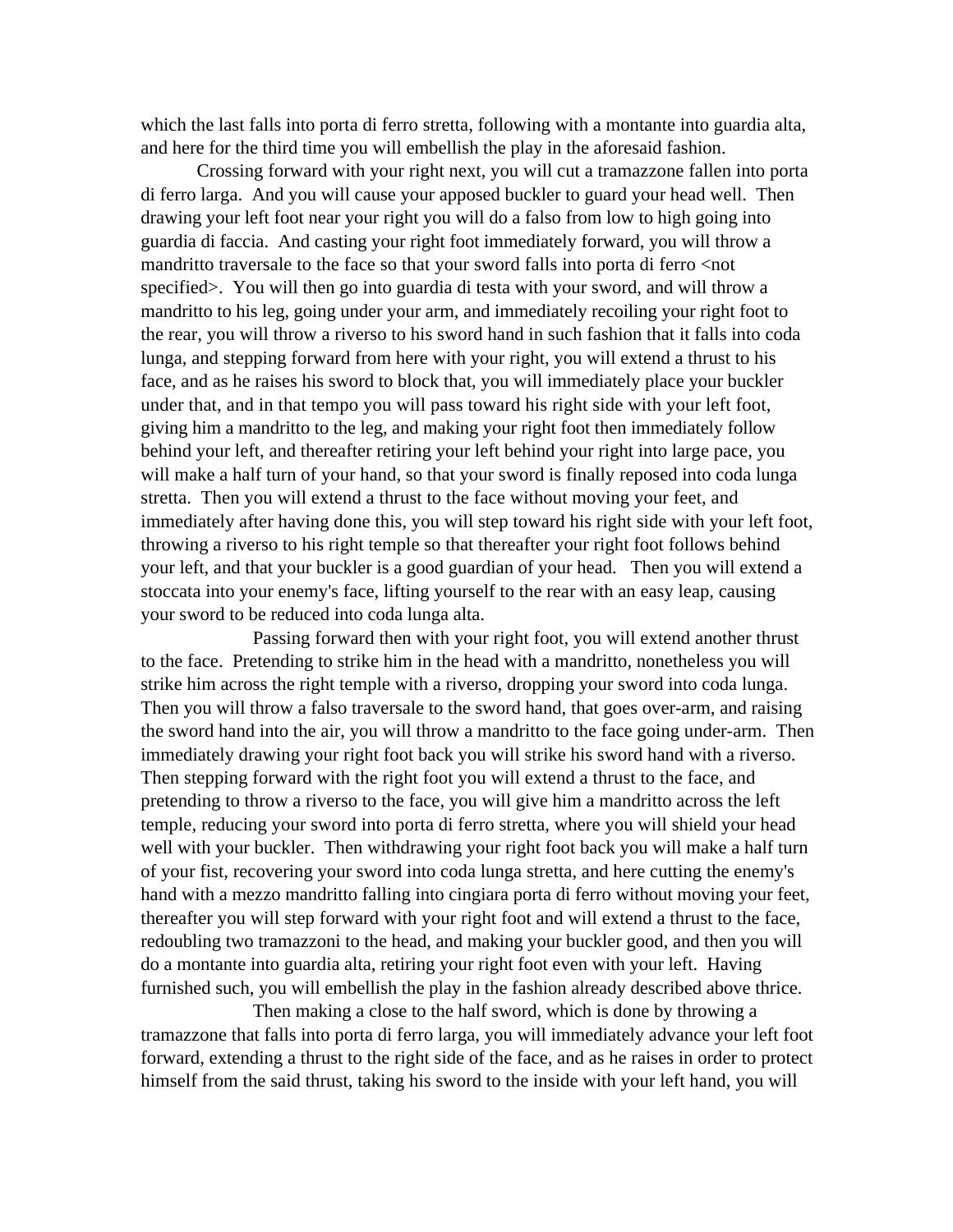throw a mandritto to his head or wherever it seems better to you, and thus you will have satisfactorily furnished the play.

But wanting, as is custom, to return gracefully from the play, going with your back to the rear, in such going you will cast your right foot back, throwing a mandritto under-arm. Then similarly retiring your left foot to the rear, you will execute a montante from your left side, and another from your right, in which your sword goes into guardia alta. Then casting your right foot back another time you will throw a mandritto underarm. Then leaning your weight over your fixed feet toward your right side you will throw a riverso so that your sword is turned overhead, lowering that into guardia di Alicornio, which has been described above. Subsequently, casting your left foot back, you will extend a thrust that goes into guardia alta, drawing your right foot near your left, and thus you will be returned to the first place from whence you began to come to the play.

#### THE THIRD ASSAULT

Not otherwise than was described above in the two previously discussed assaults, finding yourself with every genteel manner at one end of the fencing hall, and wanting to assault your enemy, you will pass diagonally with your right foot toward your right side, executing a molinetto, that is, a circling turn of the sword outside the arm, and then similarly passing with the left foot you will do a riverso from low to high that goes over your arm. Then steping forward with your right you will throw two riversi so that at the end of the last one your sword will lie in guardia alta. Then you will step forward with your left, retouching your buckler, and reducing your sword into guardia di testa. Then similarly crossing forward with your right you will do a montante in the gesture of a thrust, that is resolved into guardia alta, and in this tempo done thus, you will withdraw your right foot near your left, and having done such, you will embellish the play, not as in the two previous fashions, as it is already plain that each assault has a separate embellishment, and this one is thus: that you will cut the edge of your buckler, throwing your right foot back in this tempo, and making your sword successively fall and rise into guardia alta, whence you will make another molinetto to the inside of the head with your wrist, that is, a revolution in the manner of a circled turn, and then you will draw your left foot near your right, retouching your buckler with a good blow. Then you will step your left foot forward, setting yourself into guardia di testa, and crossing forward with your right foot, you will do a montante in the gesture of a thrust, recovering your sword into guardia alta, and in this tempo you will draw your right foot near the left.

And wanting at last to come to blows with your enemy, you will pass forward with your right foot and will throw an over-arm mandritto, recovering similarly your right foot near the left, and immediately returning the said right foot forward, you will do a mezzo riverso to end in guardia di faccia, and then you will throw a fendente overhead, followed by two tramazzoni, making the last fall into porta di ferro stretta, and here the buckler must make itself a good guardian of your head. Then you will throw a montante into guardia alta, recoiling your right foot near the left, and (following this) pass forward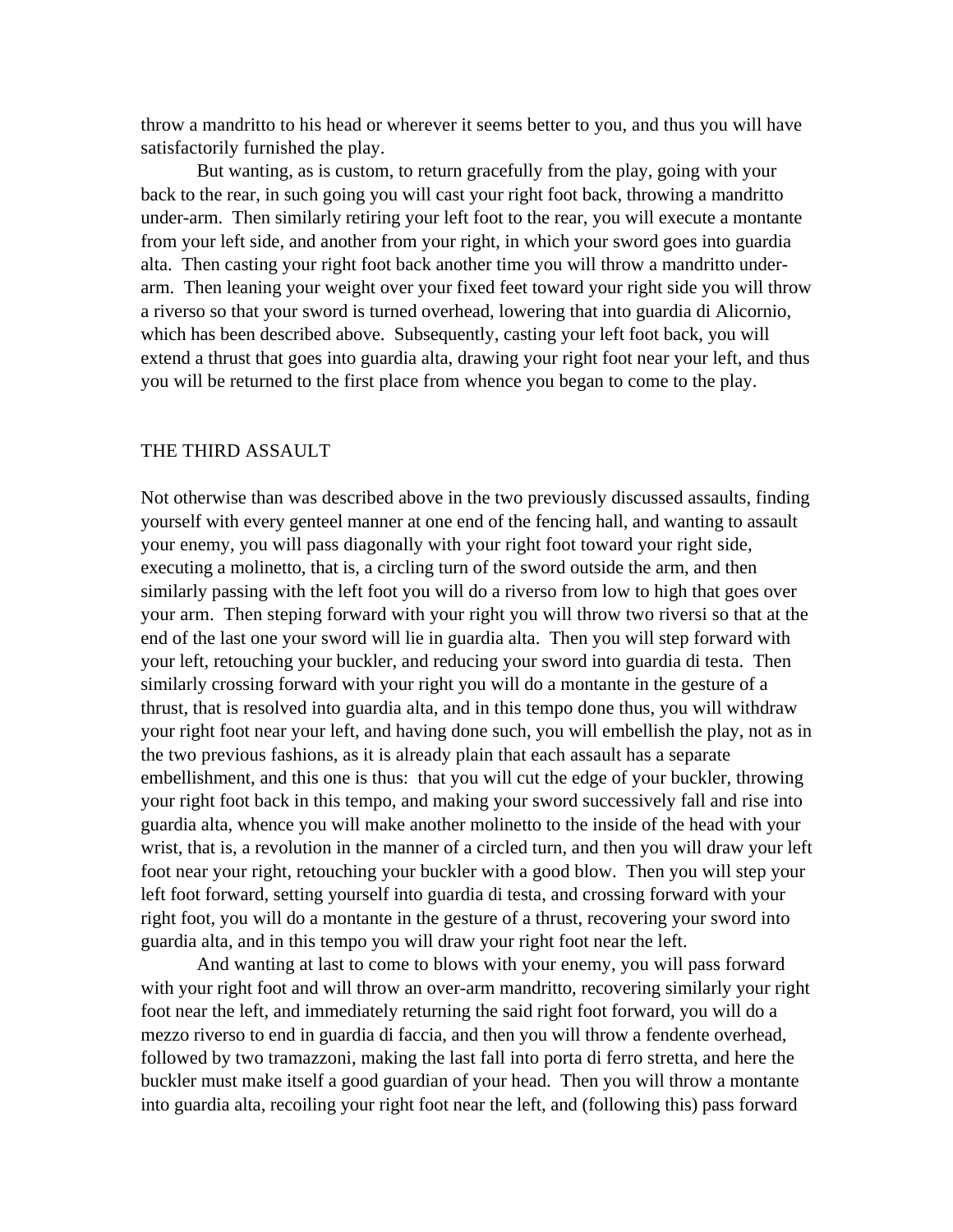with your right, and you will throw a mezzo mandritto to end in guardia di faccia, and thereafter you will strike him in the head with two tramazzoni, of which you will do the last for pretend, that is, you will make a pretense of giving him a tramazzone, and yet you will strike him in the leg with a mandritto, dropping your sword into porta di ferro larga, and then you will raise a falso to end in guardia di faccia, and then retiring your right foot to the rear, you will assume coda lunga alta; that accomplished, you will draw your left foot near your right, and then you will step forward with the same foot, extending a thrust to the face, and then pretending to give him a tramazzone to the head, you will strike him in the thigh with a riverso, driving a thrust into his face followed by a tramazzone falling into porta di ferro stretta, defending your head well with your buckler; and thereafter drawing your right foot near your left, you will do a montante into guardia alta, and here you will embellish the play in the aforesaid fashion.

Then stepping forward with your right foot, you will follow it with the left in a similar step, sending a thrust from beneath upwards into the enemy's face, and promptly opposing your right foot to your left again, you will strike him in the arms with a ridoppio riverso. Then you will throw a fendente to the head which falls into porta di ferro stretta, and then crossing forward with your left, you will extend a shrewd thrust to his face, and as he raises to ward it, you will strike him in the thigh opposite you with a riverso, going into guardia di testa, and returning your left foot to the rear, you will strike him in the sword hand with a mezzo mandritto falling into porta di ferro larga. Then, pretending to hit his sword with your false edge, as he wishes to block it, you will thrust your sword from beneath his into his face, and if he wants to protect himself from this thrust, you will immediately strike him in the right thigh with a riverso. Then for your safety you will strike his sword hand with a falso followed by a mandritto to the face, that falls into porta di ferro larga. Then you will push a thrust into his same sword hand in such fashion that your sword hand goes covered by that of your buckler. And then you will immediately redouble two tramazzoni to his head, and executing a montante into guardia alta you will draw your right foot even with your left, and embellish the play in the above fashion.

Afterwards you will step across with your left foot, and throwing a mandritto in pretense of descending, you will swiftly propel your right forward, placing your false edge beneath his sword. Thereafter, passing forward with your left foot, you will make a turn of your hand, extending a thrust into his face, and then carrying your right forward into large pace, you will redouble two tramazzoni to his head, of which the last must go into porta di ferro stretta, so that your buckler guards your head well, and afterwards you will do a montante into guardia alta, retiring your right foot feet even with your left. And passing forward with your right, you will throw a mandritto which will go over-arm to his leg, and similarly crossing with your left foot toward his right side, you will throw a riverso to his face. And then you will make your sword fall into coda lunga, letting your right leg go behind your left. Then you will cross forward with your right foot, throwing a falso from low to high, to end in guardia di faccia, and immediately pretending to strike him with a riverso to this right temple, you will reach his forward leg with a mandritto going under-arm, so that your buckler guards your head well. And following this, you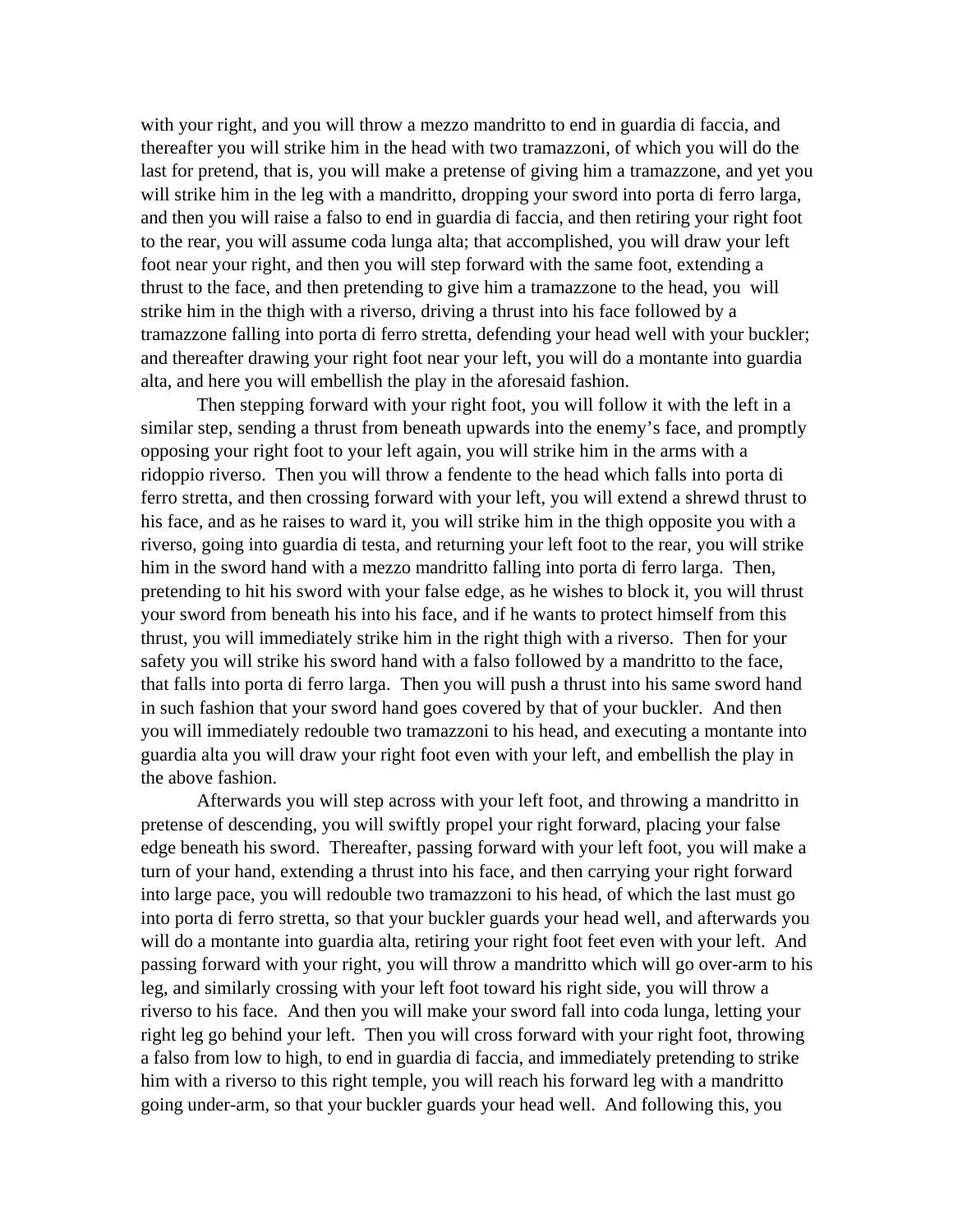will draw your right foot near your left, and stepping forward with your right foot you will throw a riverso to his face which falls into coda lunga stretta, and making then a montante into guardia alta you will draw your right foot near your left, embellishing the play in the above said fashion.

Then you will pass forward with your right foot, striking him with an over-arm mandritto in such a way that your right shoulder is placed with its point toward the breast of your enemy. Then throwing a riverso at him in the manner of a fendente that falls into coda lunga stretta you will strike is sword hand with a falso returned over-arm, and thereafter raising your sword hand into guardia alta, you will throw a mandritto at him under-arm, recovering your right foot near your left, and immediately stepping toward his right side with your right foot, you will strike him with a falso going to end in guardia di faccia; then, driving your left foot forward, you will pretend to give him a riverso to his right temple, but promptly crossing toward the left side of your enemy with your right foot, you will give him a fendente to the face which falls into porta di ferro larga in such fashion that your right leg will be the follower of your left to the rear, and here you will make your buckler guard your head well.

Then retiring your left foot near your right, you will propel a falso to end in guardia di faccia, and then crossing forward with your right foot, you will go with your sword into guardia alta, and you will immediately strike him in the head with a fendente followed by two tramazzoni to the face, and your buckler defending your head well, you will next do a montante into guardia alta, drawing your right foot near your left. Then stepping forward with your right foot you will throw a fendente to end in guardia di faccia; doing similarly with your left, but towards his right side, you will throw a tramazzone at him falling into cingiara porta di ferro, and from here you will pass with your right foot, making a show of giving him a tramazzone to the head; nonetheless you will strike him in the leg with a mandritto that goes under your arm. Then retiring your right foot to the rear you will strike his sword hand with a riverso, in such fashion that your head is well protected by your buckler. Then stepping forward with your right foot you will do a falso to end in guardia di faccia, and then immediately pretending to strike him with a mandritto, you will reach him with a riverso, passing forward with your left foot. Then you will retire your left foot to the rear, throwing a mandritto in that tempo that goes into guardia di faccia, and casting your right foot back next, you will make a turn of your hand, setting yourself into coda lunga alta; then, recovering your left foot near your left <n.b. original says "…piede manco appresso il sinestro", i.e. "left foot near your left"— this should be "left foot near your right">, you will next pass forward with your right foot, extending a thrust to the face, followed by a fendente which does not go through guardia di faccia.

Then going immediately into guardia di testa you will throw a mandritto at him that goes under your arm, reducing your right foot near your left. Then, stepping forward with your left foot toward the enemy's right side, you will throw a falso from low to high, to end in guardia di faccia; crossing subsequently forward with your right, you will go with your sword into guardia alta, throwing a fendente to his head, which will descend into porta di ferro stretta, so that your buckler is a good defender of your head.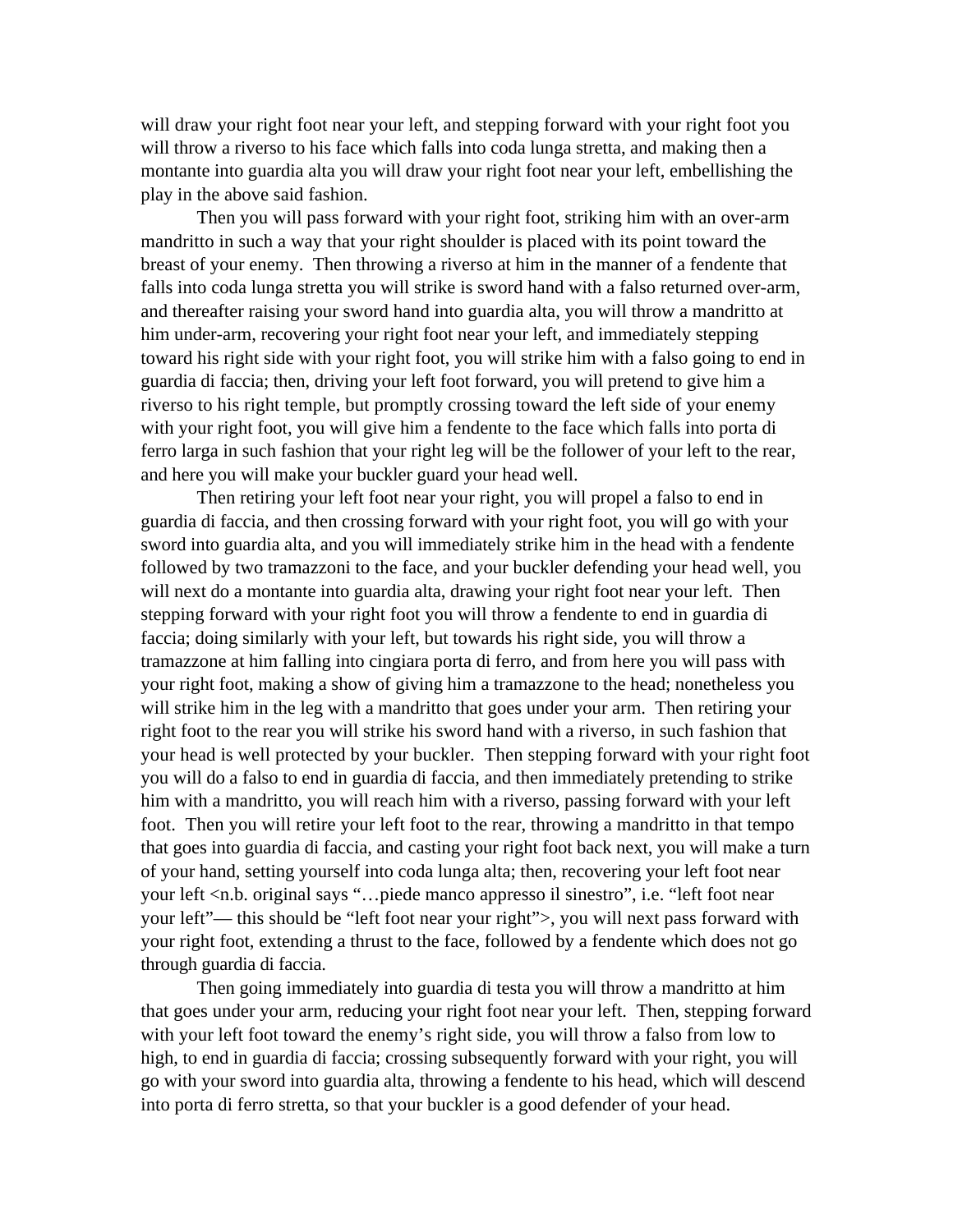Afterwards, you will do a montante into guardia alta, retiring your right foot near your left and embellishing the play, as was said above.

Then, driving your right foot forward, you will throw a less than full mandritto over your arm, and that done, you will pass with your left foot toward his right side, turning your buckler over your hand, and going with your sword into cingiara porta di ferro, and immediately passing forward with your right foot, you will hit the enemy's sword with a falso that goes into guardia alta, and immediately throwing a mandritto to the leg, that goes under your arm, you will make your buckler guard your head well, and then, casting your right foot back, you will strike his sword hand with a riverso, so that that falls into coda lunga larga <note that this guard is not described in the text—see Marozzo, Cap. 143, for description and illustration >. Then, drawing your left foot near your right, you will pass forward with your right, and will extend a thrust to the face. Thereafter, passing with your left toward your right side, you will pretend to give him a riverso; nevertheless, you will pass with your right toward his left side, throwing a fendente to his face in such a way that your sword descends into porta di ferro larga, and the left foot follows behind the right. Then withdrawing your left foot near your right  $\lt$ this action may describe a gathering step forward with the left, as the left foot is presumably already to the rear>, you will do a falso gone to end in guardia di faccia, accompanying it with your buckler, then immediately stepping forward with your right foot, you will throw a riverso to the face that falls into coda lunga stretta, and you will make your buckler defend your head well. Then, passing forward with the left, you will stick a thrust into his face, and doing similarly with the right, you will redouble two tramazzoni to his head, of which the last falls into porta di ferro stretta, and subsequently you will do a montante into guardia alta, drawing your right foot near your left, and embellishing the play in the fashion already described above.

Then you will make a close to half sword, that is, you will pass forward with your right without moving your sword or buckler, and then you will step forward to large pace with your left foot, extending a thrust to him that goes in the gesture of a montante, to end in guardia di faccia. Then, crossing forward with the right foot, you will pretend to strike him in the head with a mandritto, giving that to him across the legs instead; then you will make yourself be a little bit beneath your sword by going into guardia di faccia, and here you will protect yourself from the enemy's blow. Then, stepping forward toward his right side with your left foot, you will throw a riverso at his right temple in such a way that your right foot follows behind your left, and your head is well cared for by your buckler. Then extending a stoccata into his face, you will lift yourself with a leap back, so that your sword remains in coda lunga alta. Then, with your right foot come forward, you will do a montante that goes into guardia alta, and withdrawing your right foot near to your left, you will have furnished the play.

Wanting then to return with the victory to the place from whence you started in the beginning, going as usual with your back to the rear you will cast your right foot back, throwing a mandritto under your arm. Then, similarly withdrawing your left foot in this second step you will do a montante towards your left side that goes into guardia alta, and you will promptly do another montante toward your right side, recoiling your right foot